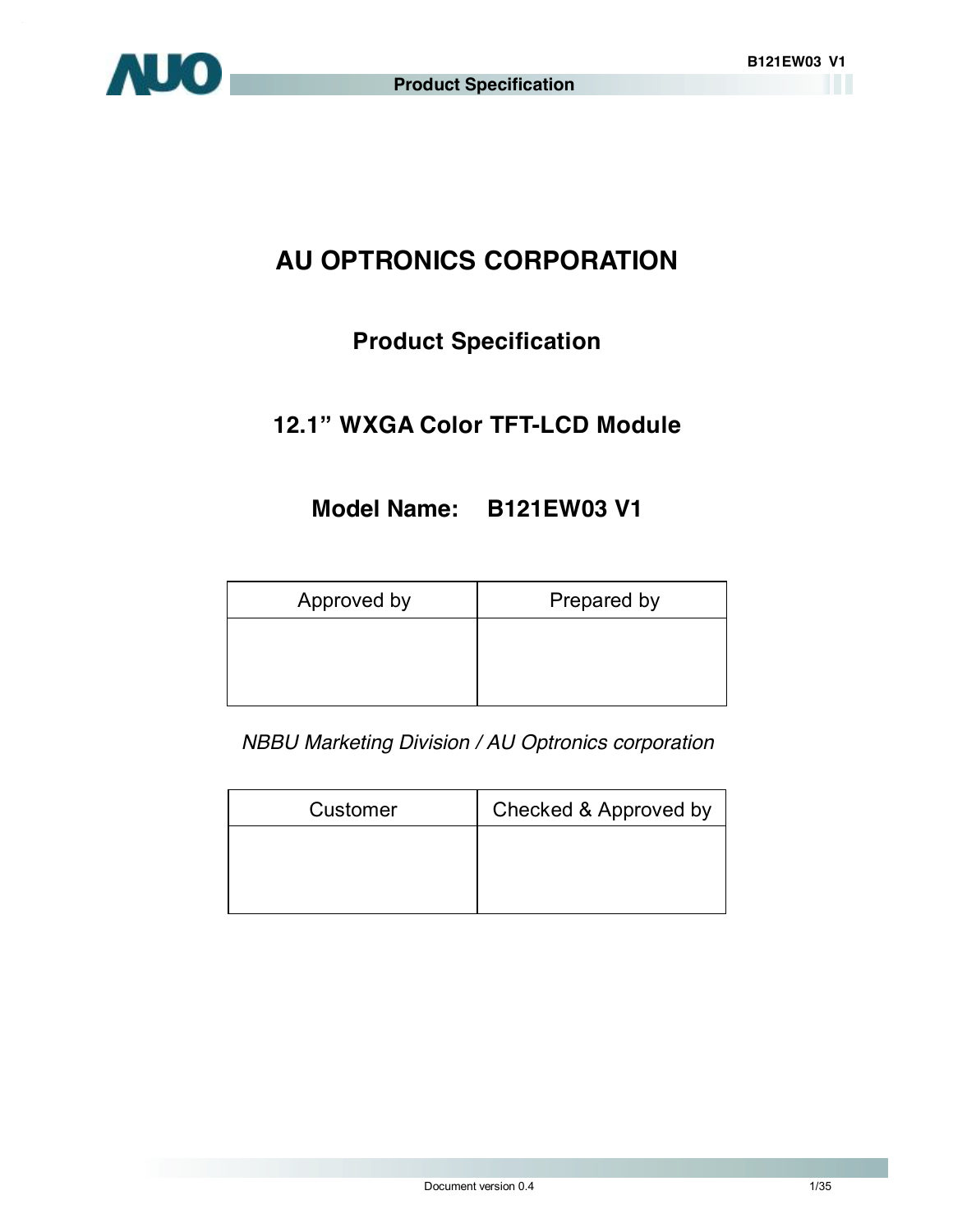

# **12.1" WXGA Color TFT-LCD Module Model Name: B121EW03 V.1**

# **( ) Preliminary Specifications (V) Final Specifications**

 **Note: This Specification is subject to change without notice.**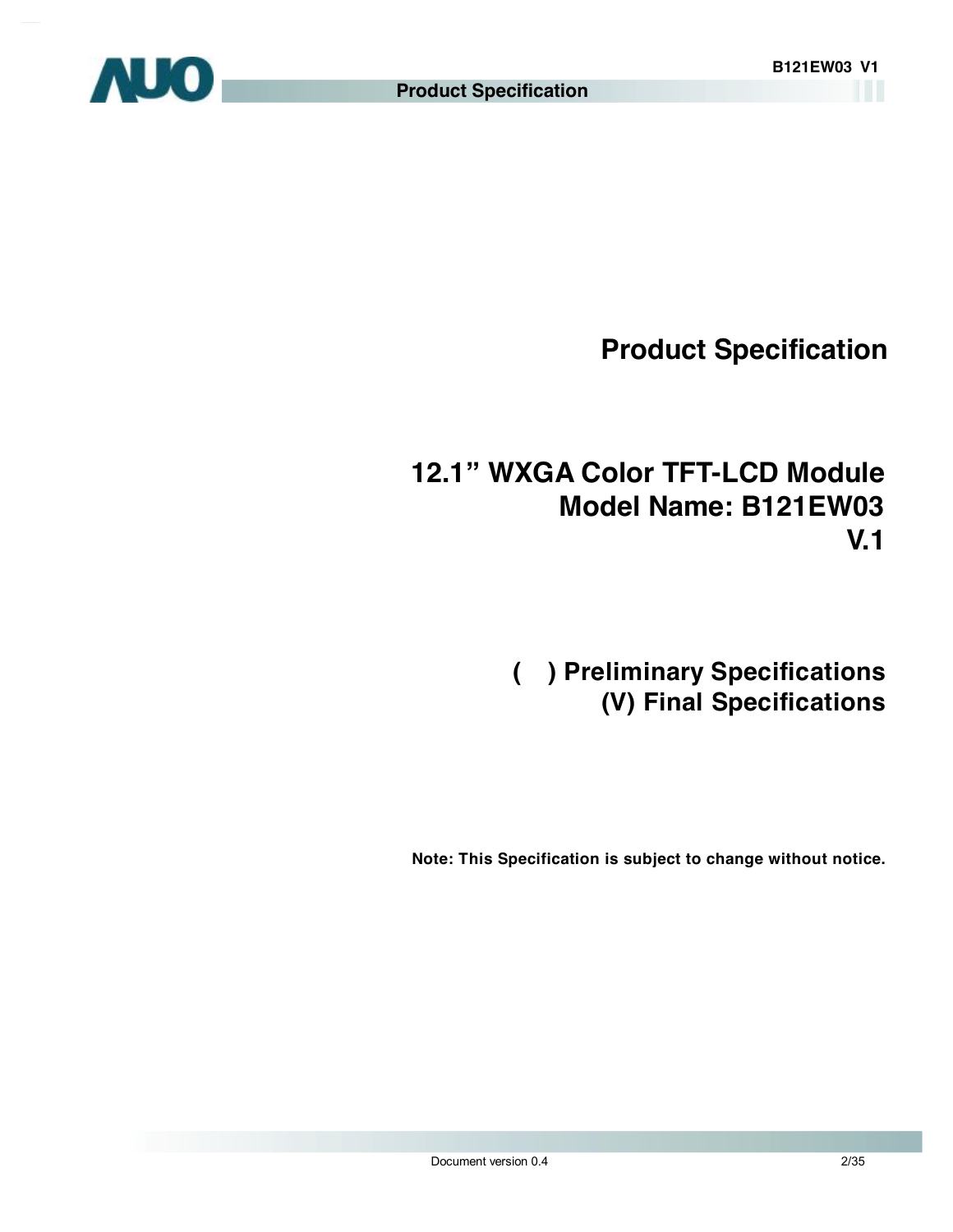

# **Contents**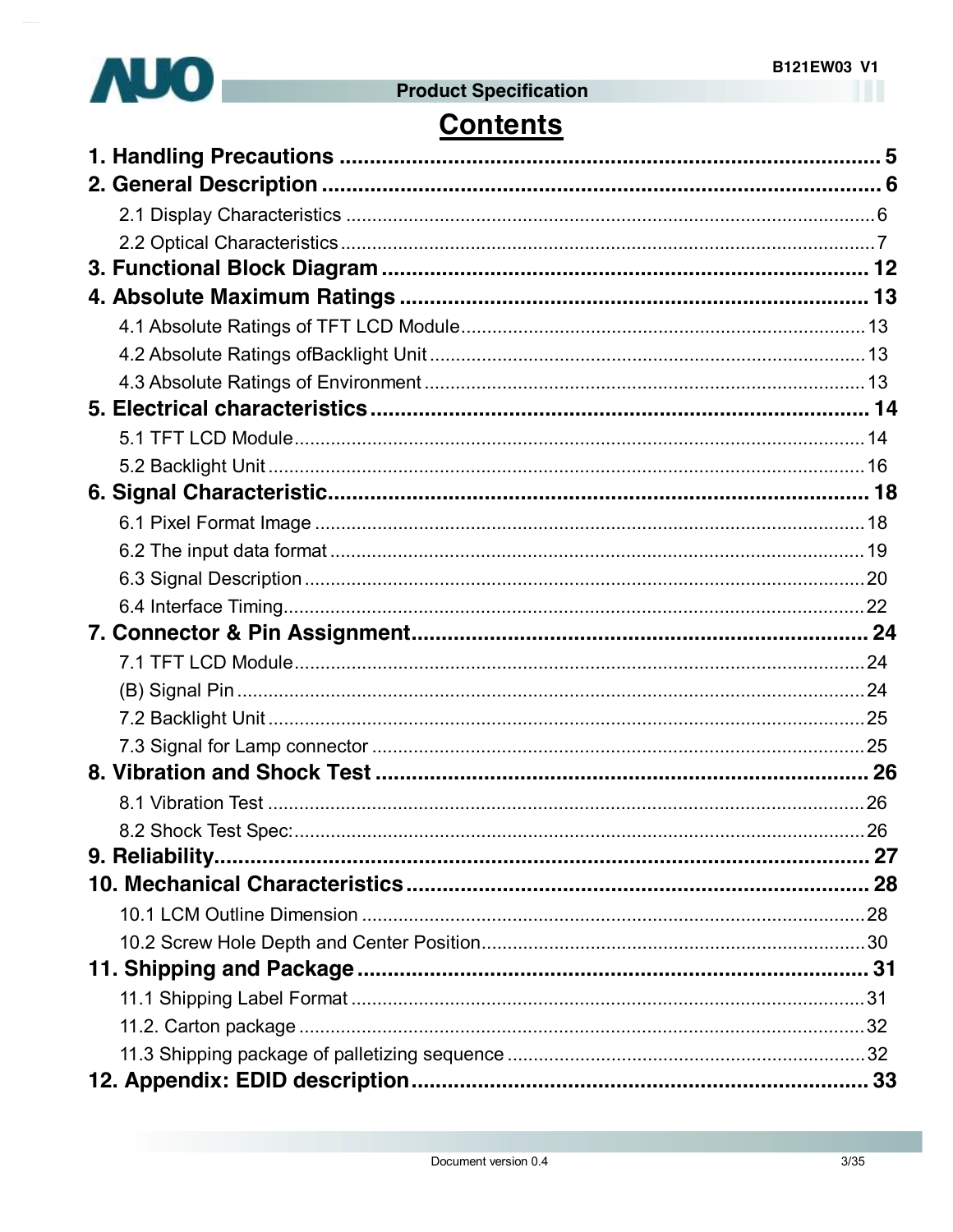

| <b>Version and Date</b>                                                                         |                | Page   Old description              | <b>New Description</b>                                          | Remark |
|-------------------------------------------------------------------------------------------------|----------------|-------------------------------------|-----------------------------------------------------------------|--------|
| 0.1 2005/12/12                                                                                  | All            | <b>First Edition for Customer</b>   |                                                                 |        |
| 0.2 2005/12/15<br>6                                                                             |                | Anti-Glare, Hardness 2H,            | Anti-Glare, Hardness 3H,                                        |        |
|                                                                                                 |                | Haze 25%, Reflectance 4.3%          | Haze 25%                                                        |        |
| 0.2 2005/12/15                                                                                  | 14             |                                     | VDD power Max 1.6 watt                                          |        |
| 0.3 2006/3/13                                                                                   | 6              | 180 typ. (5 points average)         | 200 typ. (5 points average)                                     |        |
|                                                                                                 |                | 160 min. (5 points average)         | 170 min. (5 points average)                                     |        |
| 0.3 2006/3/13                                                                                   | $\overline{7}$ | White Luminance CCFL 6.0mA (5       | White Luminance CCFL 6.0mA ((5)                                 |        |
|                                                                                                 |                | points average) 180 typ. / 160 min. | points average) 200 typ. / 170 min.                             |        |
| 0.3 2006/3/13<br>$\overline{7}$<br>Viewing angle Vertical $CR = 10$<br>(Upper) 10<br>(Lower) 30 |                |                                     | Viewing angle Vertical CR = 10<br>(Upper) 20<br>(Lower) 40      |        |
| 0.4 2006/4/12                                                                                   | 6              | Contrast ratio 400 typ              | 500 typ.                                                        |        |
| 7<br>0.4 2006/4/12                                                                              |                |                                     | <b>Update Color / Chromaticity</b><br>Coordinates<br>(CIE 1931) |        |
| 0.4 2006/4/12                                                                                   | 7              | CR: Contrast Ratio typ 400          | CR: Contrast Ratio typ 500                                      |        |
| 0.4 2006/4/12                                                                                   | 31             | <b>Update Shipping Label Format</b> |                                                                 |        |
| 0.4 2006/4/12                                                                                   | 33             |                                     | Update 12. Appendix: EDID<br>description                        |        |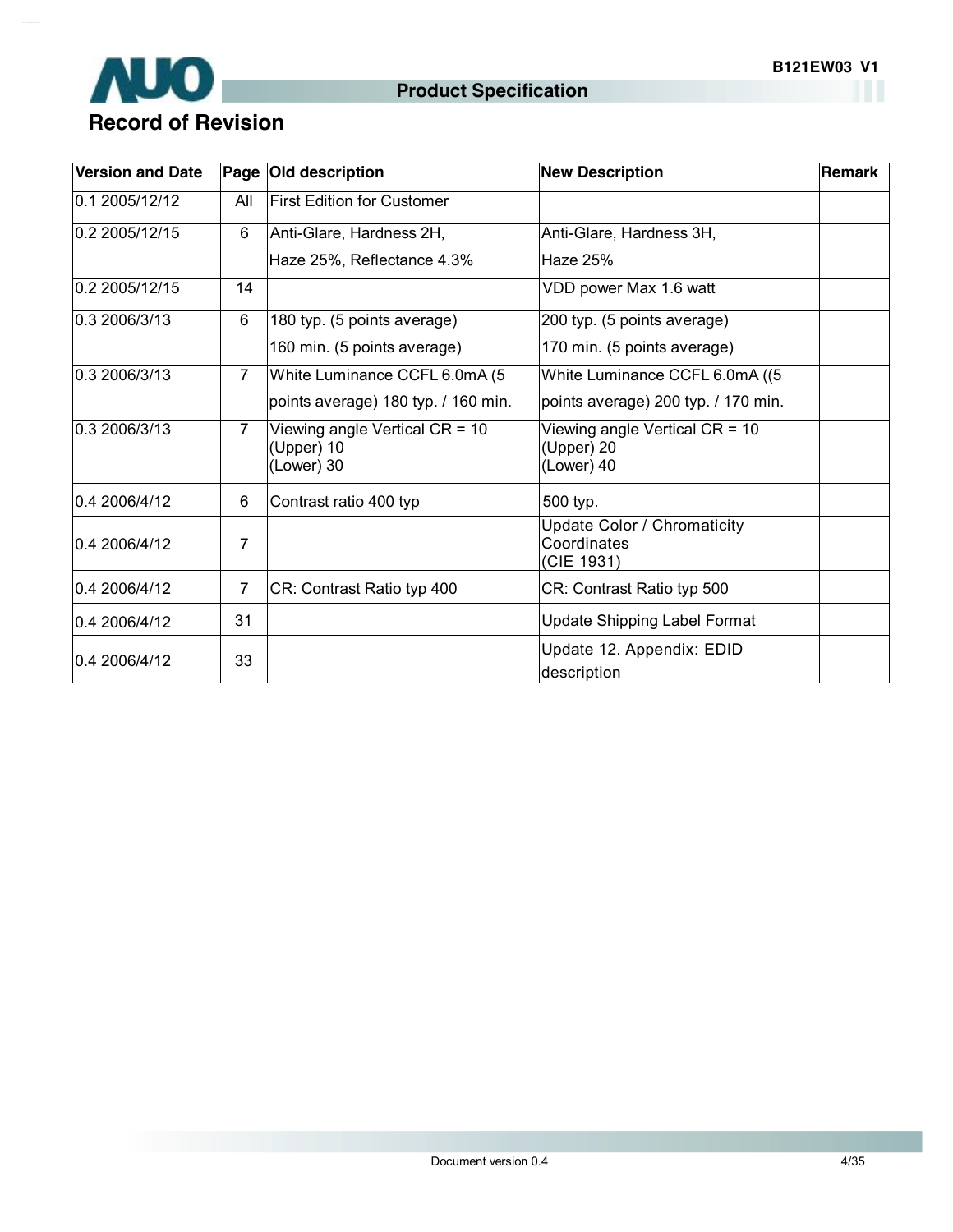

## **1. Handling Precautions**

- 1) Since front polarizer is easily damaged, pay attention not to scratch it.
- 2) Be sure to turn off power supply when inserting or disconnecting from input connector.
- 3) Wipe off water drop immediately. Long contact with water may cause discoloration or spots.
- 4) When the panel surface is soiled, wipe it with absorbent cotton or other soft cloth.
- 5) Since the panel is made of glass, it may break or crack if dropped or bumped on hard surface.
- 6) Since CMOS LSI is used in this module, take care of static electricity and insure human earth when handling.
- 7) Do not open nor modify the Module Assembly.
- 8) Do not press the reflector sheet at the back of the module to any directions.
- 9) In case if a Module has to be put back into the packing container slot after once it was taken out from the container, do not press the center of the CCFL Reflector edge. Instead, press at the far ends of the CFL Reflector edge softly. Otherwise the TFT Module may be damaged.
- 10)At the insertion or removal of the Signal Interface Connector, be sure not to rotate nor tilt the Interface Connector of the TFT Module.
- 11) After installation of the TFT Module into an enclosure (Notebook PC Bezel, for example), do not twist nor bend the TFT Module even momentary. At designing the enclosure, it should be taken into consideration that no bending/twisting forces are applied to the TFT Module from outside. Otherwise the TFT Module may be damaged.
- 12)Cold cathode fluorescent lamp in LCD contains a small amount of mercury. Please follow local ordinances or regulations for disposal.
- 13)Small amount of materials having no flammability grade is used in the LCD module. The LCD module should be supplied by power complied with requirements of Limited Power Source(, IEC60950 or UL1950), or be applied exemption.
- 14)The LCD module is designed so that the CFL in it is supplied by Limited Current Circuit(IEC60950 or UL1950). Do not connect the CFL in Hazardous Voltage Circuit.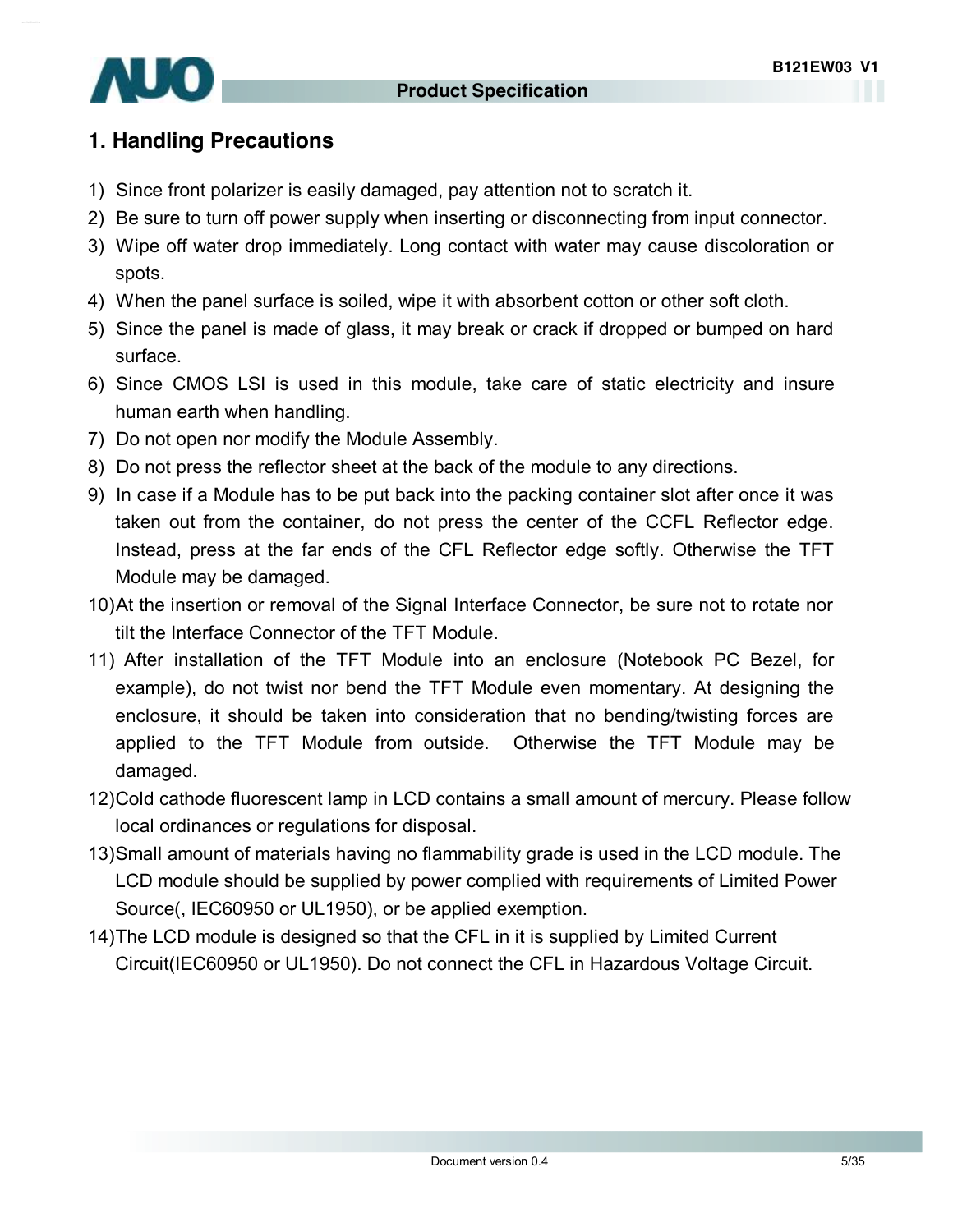

## **2. General Description**

B121EW03 V1 is a Color Active Matrix Liquid Crystal Display composed of a TFT LCD panel, a driver circuit, and backlight system. The screen format is intended to support the WXGA (1280(H) x 800(V)) screen and 262k colors (RGB 6-bits data driver). All input signals are LVDS interface compatible. Inverter card of backlight is not included.

B121EW03 V1 is designed for a display unit of notebook style personal computer and industrial machine.

# **2.1 Display Characteristics**

The following items are characteristics summary on the table under 25 ℃ condition:

| <b>Items</b>                                     | <b>Unit</b>            | <b>Specifications</b>                                                 |
|--------------------------------------------------|------------------------|-----------------------------------------------------------------------|
| Screen Diagonal                                  | [mm]                   | 307.9 (12.1W")                                                        |
| <b>Active Area</b>                               | [mm]                   | 261.12(H) X 163.2(V)                                                  |
| Pixels H x V                                     |                        | 1280x3(RGB) x 800                                                     |
| <b>Pixel Pitch</b>                               | [mm]                   | 0.204X0.204                                                           |
| <b>Pixel Arrangement</b>                         |                        | R.G.B. Vertical Stripe                                                |
| <b>Display Mode</b>                              |                        | <b>Normally White</b>                                                 |
| <b>Typical White Luminance</b><br>$(ICFL=6.0mA)$ | $\lceil cd/m^2 \rceil$ | 200 typ. (5 points average)<br>170 min. (5 points average)<br>(Note1) |
| <b>Luminance Uniformity</b>                      |                        | 1.25 max. (5 points)                                                  |
| <b>Contrast Ratio</b>                            |                        | 500 typ.                                                              |
| <b>Optical Rise Time/Fall Time</b>               | [msec]                 | 10/15 typ.                                                            |
| Nominal Input Voltage VDD                        | [Volt]                 | $+3.3$ typ.                                                           |
| <b>Typical Power Consumption</b>                 | [Watt]                 | 4.5W max.                                                             |
| Weight (without inverter)                        | [Grams]                | 250g typ. 265g max                                                    |
| <b>Physical Size</b>                             | [mm]                   | 275.82x 178 x 5.2 max.                                                |
| <b>Electrical Interface</b>                      |                        | 1 channel LVDS                                                        |
| <b>Surface Treatment</b>                         |                        | Anti-Glare, Hardness 3H,<br>Haze 25%                                  |
| <b>Support Color</b>                             |                        | Native 262K colors (RGB 6-bit data<br>driver)                         |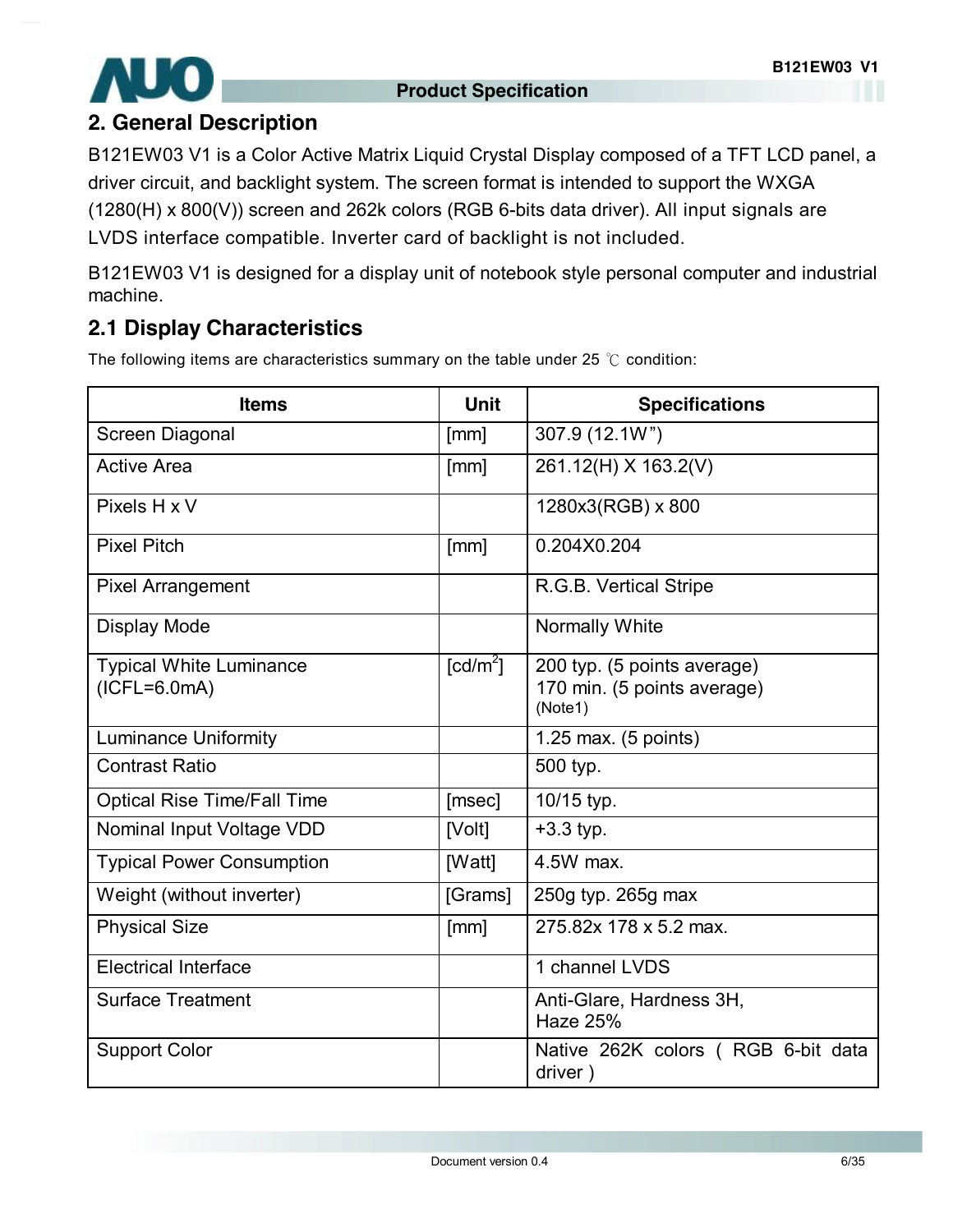

| Temperature Range<br>Operating | $\mathsf{I}^{\circ}$ C | 0 to $+50$             |
|--------------------------------|------------------------|------------------------|
| Storage (Non-Operating)        | $r^{0}$                | $-40$ to $+60$         |
| <b>RoHS Compliance</b>         |                        | <b>RoHS Compliance</b> |

# **2.2 Optical Characteristics**

The optical characteristics are measured under stable conditions at 25℃ (Room Temperature):

| Item                                 | <b>Unit</b> | <b>Conditions</b>     | Min.  | Typ.  | Max.  | <b>Note</b> |
|--------------------------------------|-------------|-----------------------|-------|-------|-------|-------------|
| <b>White Luminance</b><br>CCFL 6.0mA | [cd/m2]     | 5 points average      | 170   | 200   |       | 1,2,3       |
| <b>Viewing Angle</b>                 | [degree]    | Horizontal<br>(Right) |       | 40    |       | 2,7         |
|                                      | [degree]    | $CR = 10$<br>(Left)   |       | 40    |       |             |
|                                      | [degree]    | Vertical<br>(Upper)   |       | 20    |       |             |
|                                      | [degree]    | $CR = 10$<br>(Lower)  |       | 40    |       |             |
| Uniformity                           |             | 5 Points              |       |       | 1.25  | 1           |
| Uniformity                           |             | 13 Points             |       |       | 1.6   |             |
| <b>CR: Contrast Ratio</b>            |             |                       | 350   | 500   |       | 6           |
| Cross talk                           | $\%$        |                       |       |       | 4     | 4           |
| Response Time                        | [msec]      | <b>Rising</b>         |       | 10    | 15    | 5           |
|                                      | [msec]      | Falling               |       | 15    | 20    |             |
|                                      | [msec]      | Raising + Falling     |       | 25    | 35    |             |
| Color / Chromaticity                 |             | Red x                 | 0.560 | 0.580 | 0.600 | 2,7         |
| Coordinates<br>(CIE 1931)            |             | Red y                 | 0.320 | 0.340 | 0.360 |             |
|                                      |             | Green x               | 0.290 | 0.310 | 0.330 |             |
|                                      |             | Green y               | 0.530 | 0.550 | 0.570 |             |
|                                      |             | Blue x                | 0.135 | 0.155 | 0.175 |             |
|                                      |             | Blue y                | 0.135 | 0.155 | 0.175 |             |
|                                      |             | White x               | 0.283 | 0.313 | 0.343 |             |
|                                      |             | White y               | 0.299 | 0.329 | 0.359 |             |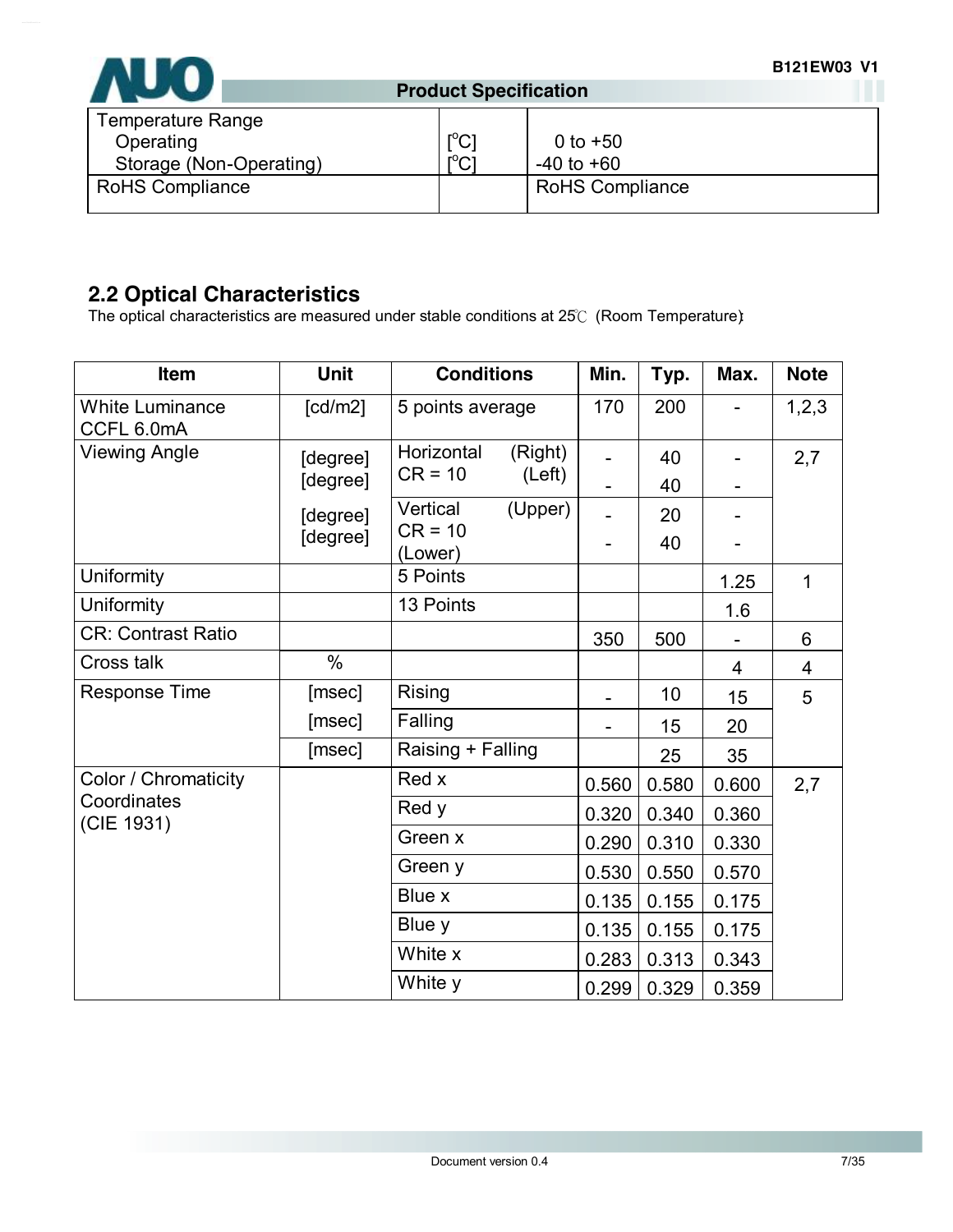Note 1: 5 points position (Display area : 261.12mm x 163.2mm)



Note 2: 13 points position



Note 3: The luminance uniformity of 5 and 13 points is defined by dividing the maximum luminance values by the minimum test point luminance

$$
\delta_{\text{W5}} = \frac{\text{Maximum brightness of five points}}{\text{Minimum brightness of five points}}
$$
\n
$$
\delta_{\text{W13}} = \frac{\text{Maximum brightness of thirteen points}}{\text{Minimum brightness of thirteen points}}
$$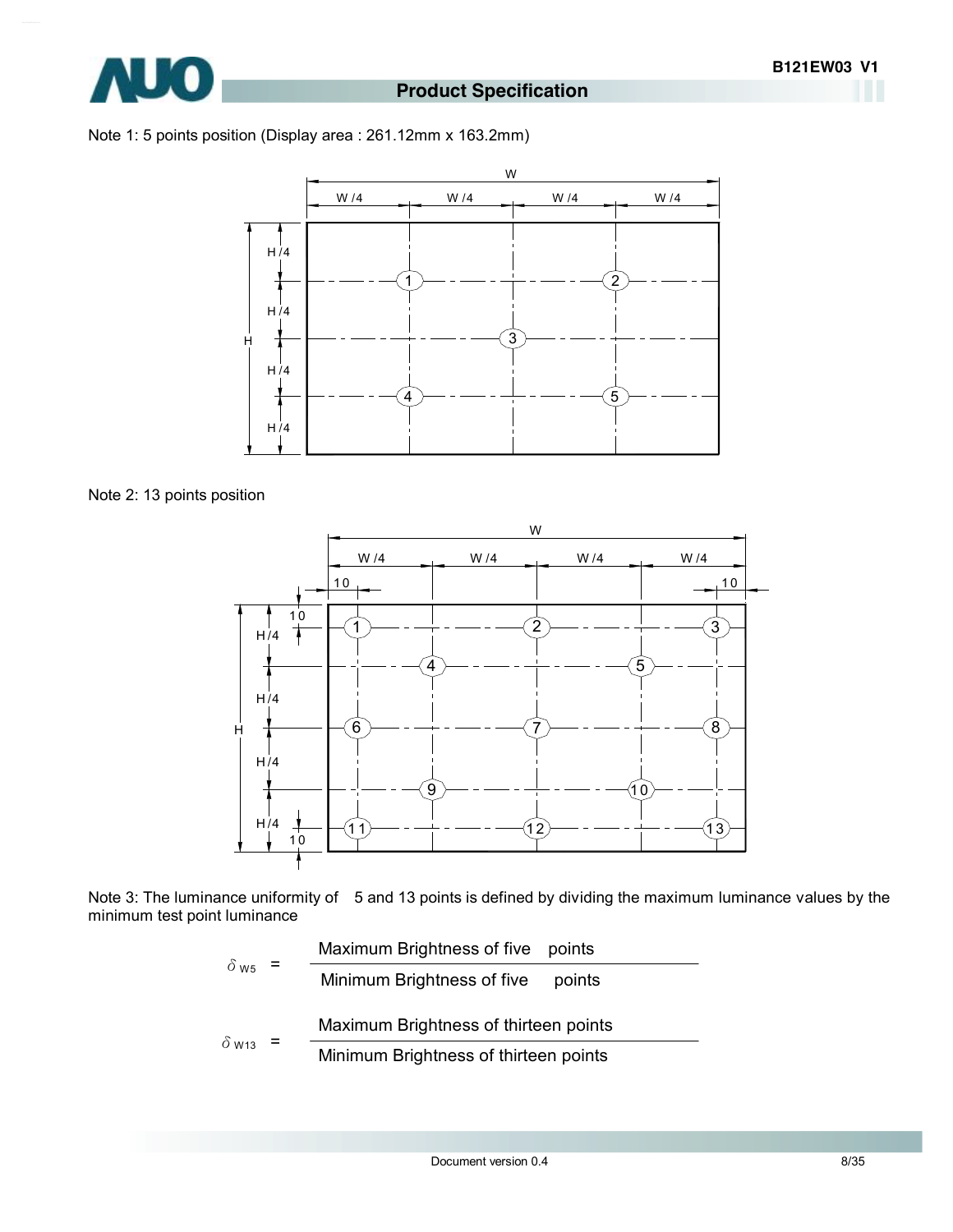

#### Note 4: Measurement method

The LCD module should be stabilized at given temperature for 30 minutes to avoid abrupt temperature change during measuring. In order to stabilize the luminance, the measurement should be executed after lighting Backlight for 30 minutes in a stable, windless and dark room.



Note 5: Definition of Cross Talk (CT)

 $CT = |Y_B - Y_A| / Y_A \times 100$  (%)

#### Where

 $Y_A$  = Luminance of measured location without gray level 0 pattern (cd/m2)

 $Y_B$  = Luminance of measured location with gray level 0 pattern (cd/m<sub>2</sub>)

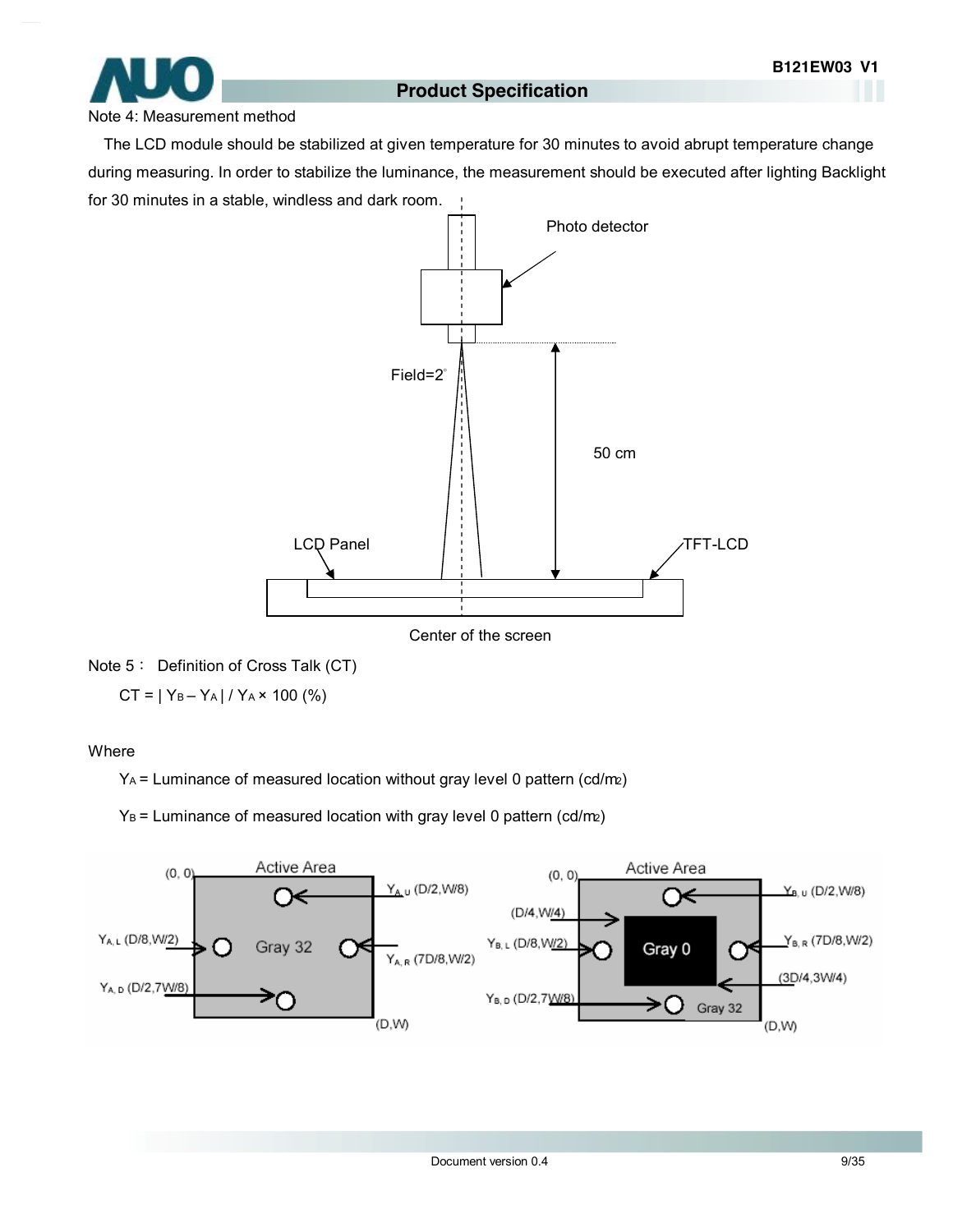

Note 6: Definition of response time:

The output signals of BM-7 or equivalent are measured when the input signals are changed from "Black" to "White" (falling time) and from "White" to "Black" (rising time), respectively. The response time interval between the 10% and 90% of amplitudes. Refer to figure as below.

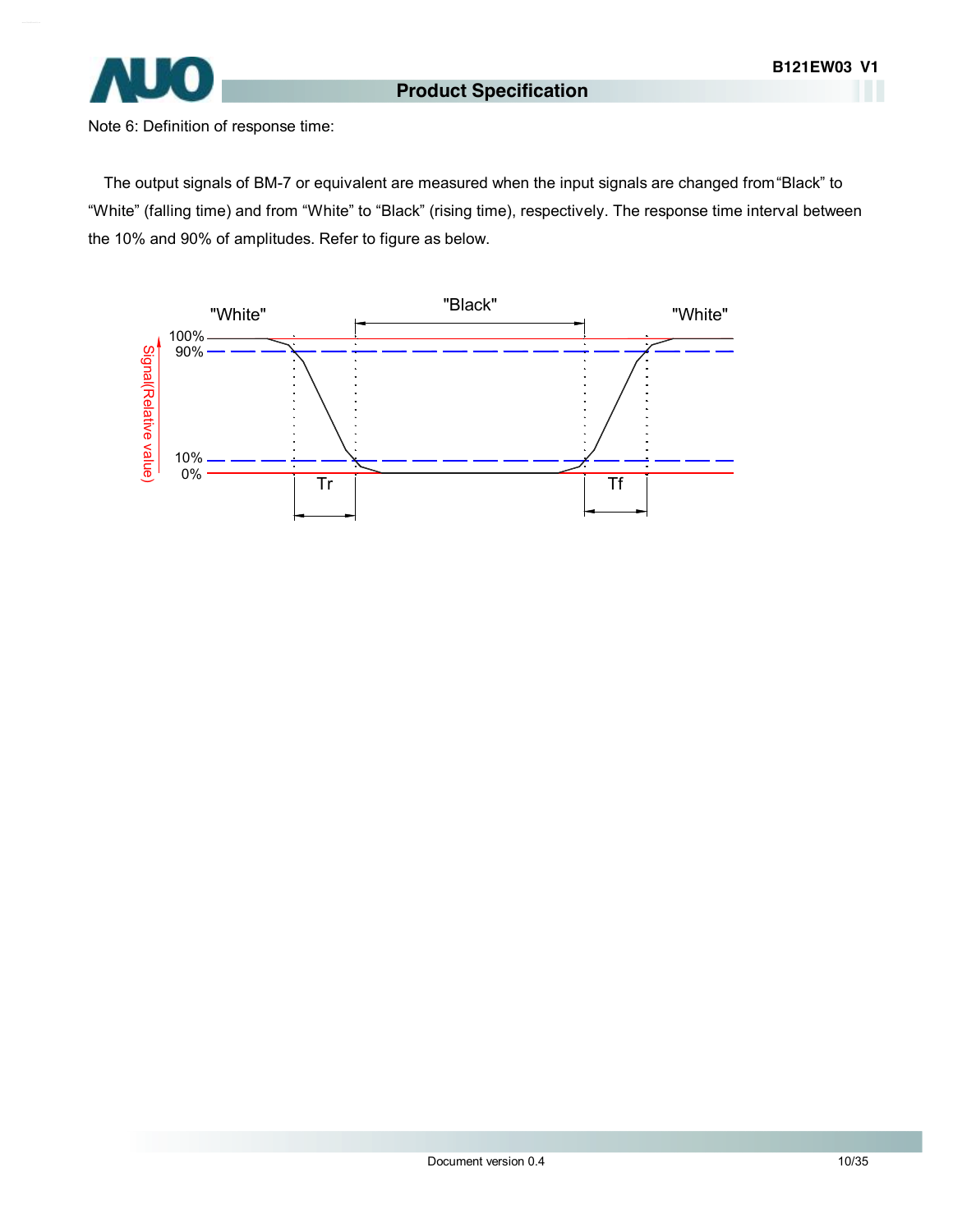

#### Note 7. Definition of viewing angle

Viewing angle is the measurement of contrast ratio  $\geq$  10, at the screen center, over a 180° horizontal and 180° vertical range (off-normal viewing angles). The 180° viewing angle range is broken down as follows; 90° (θ) horizontal left and right and 90° (Φ) vertical, high (up) and low (down). The measurement direction is typically perpendicular to the display surface with the screen rotated about its center to develop the desired measurement viewing angle.

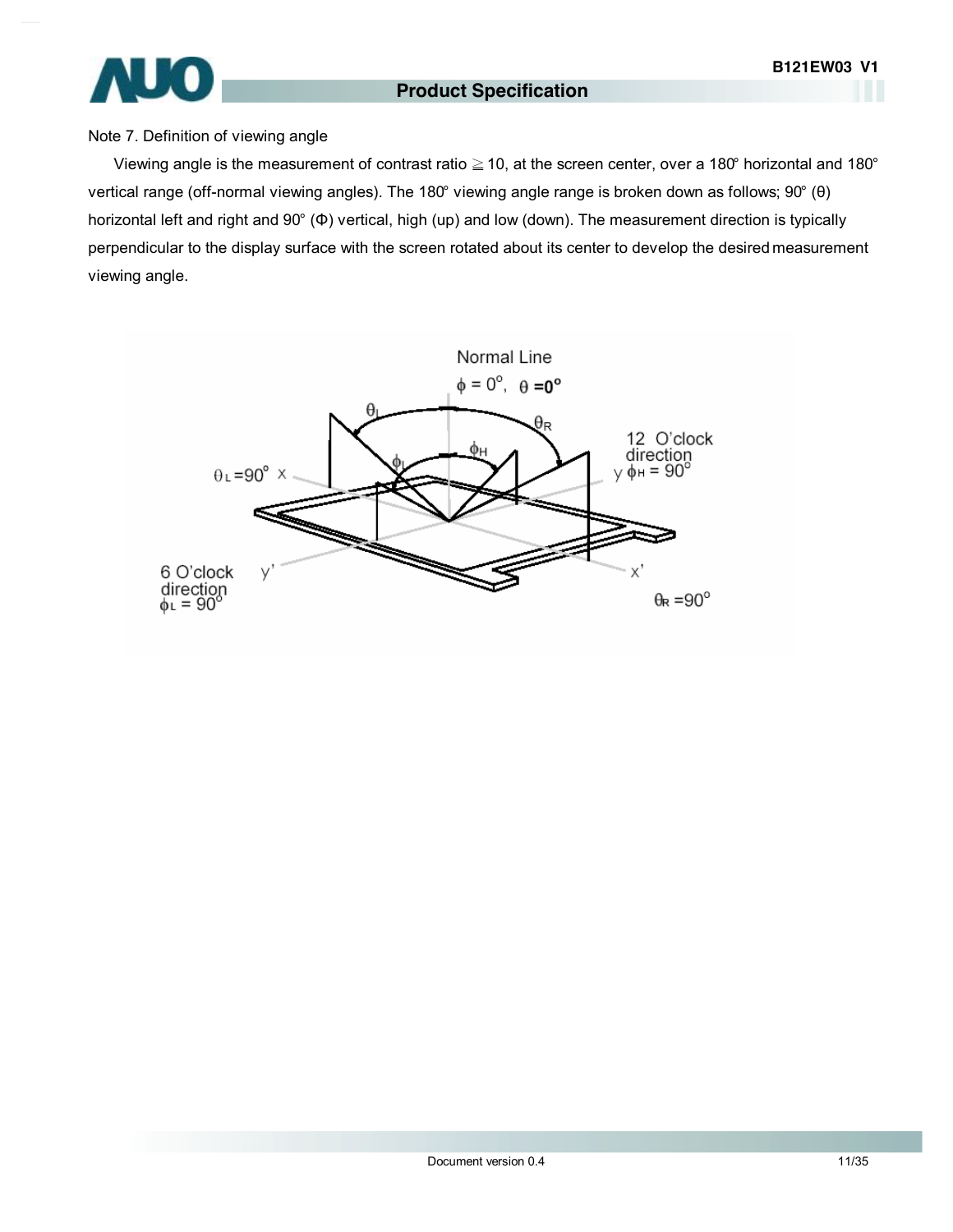

## **3. Functional Block Diagram**

The following diagram shows the functional block of the 12.1 inches wide Color TFT/LCD Module:

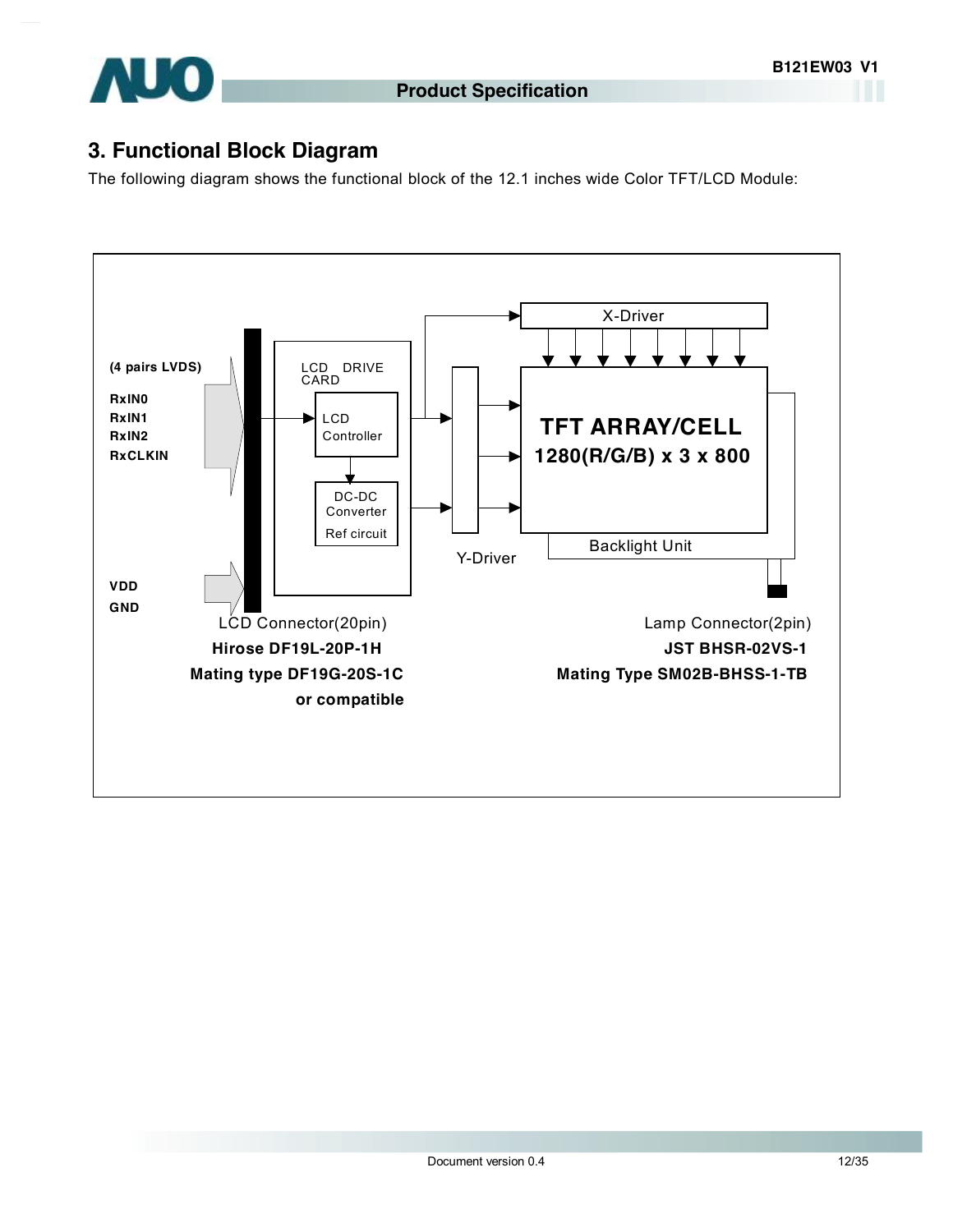

#### **4. Absolute Maximum Ratings**

Absolute maximum ratings of the module is as following:

## **4.1 Absolute Ratings of TFT LCD Module**

| ltem            | Svmbol | Min    | Max  | Unit   | <b>Conditions</b> |
|-----------------|--------|--------|------|--------|-------------------|
| Logic/LCD Drive | √in    | $-0.3$ | +4.ບ | [Volt] | Note 1,           |

## **4.2 Absolute Ratings of Backlight Unit**

| Item                | <b>Symbol</b> | Min    | <b>Max</b> | Unit     | <b>Conditions</b> |
|---------------------|---------------|--------|------------|----------|-------------------|
| <b>CCFL Current</b> | <b>ICFL</b>   | $\sim$ |            | [mA] rms | Note $1,2$        |
|                     |               |        |            |          |                   |

## **4.3 Absolute Ratings of Environment**

| <b>Item</b>                  | <b>Symbol</b> | Min | <b>Max</b> | Unit                                        | <b>Conditions</b> |
|------------------------------|---------------|-----|------------|---------------------------------------------|-------------------|
| <b>Operating Temperature</b> | TOP           |     | $+50$      | [°C]                                        | Note 3            |
| <b>Operation Humidity</b>    | HOP           | 5   | 95         | [%RH]                                       | Note 3            |
| Storage Temperature          | TST           | -40 | +60        | $\mathop{\rm l\mskip -3.5mu\rm C}\nolimits$ | Note 3            |
| <b>Storage Humidity</b>      | HST           | 5   | 95         | [%RH]                                       | Note 3            |

Note 1: With in Ta (25℃ )

Note 2: Permanent damage to the device may occur if exceed maximum values

Note 3: For quality performance, please refer to AUO IIS(Incoming Inspection Standard).

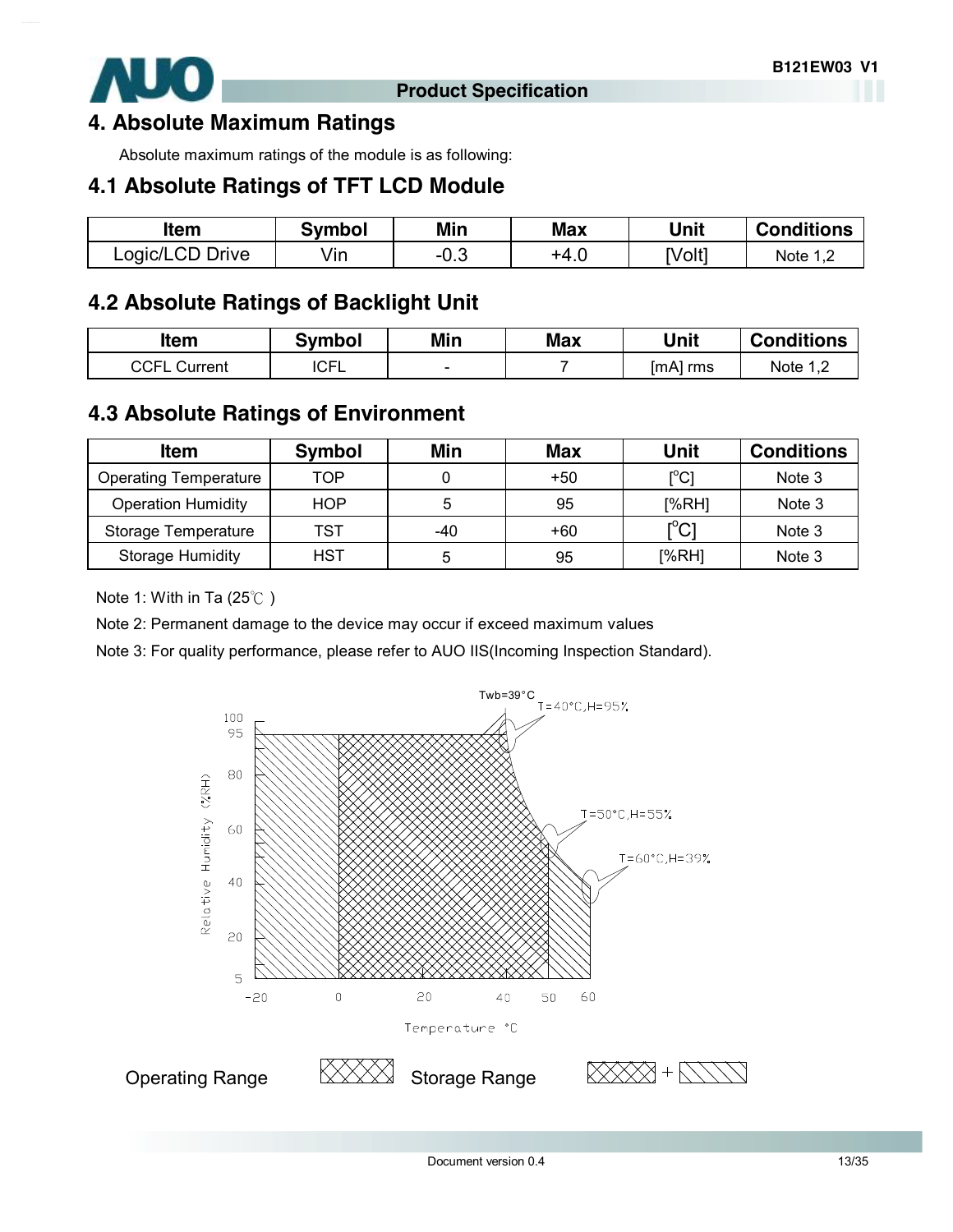

## **5. Electrical characteristics**

## **5.1 TFT LCD Module**

#### **5.1.1 Power Specification**

Input power specifications are as follows;

| <b>Symble</b> | <b>Parameter</b>      | Min | <b>Typ</b> | <b>Max</b> | <b>Units</b> | <b>Condition</b>             |
|---------------|-----------------------|-----|------------|------------|--------------|------------------------------|
| <b>VDD</b>    | Logic/LCD Drive       | 3.0 | 3.3        | 3.6        | [Volt]       | Load Capacitance             |
|               | Voltage               |     |            |            |              | 20uF                         |
| <b>PDD</b>    | <b>VDD Power</b>      |     | 1.0        | 1.6        | [Watt]       | <b>Max:All Black Pattern</b> |
| <b>IDD</b>    | <b>IDD Current</b>    |     | 400        | 420        | mA           | Max: All Black Pattern       |
| <b>IRush</b>  | <b>Inrush Current</b> |     |            | 1800       | mA           |                              |
| <b>VDDrp</b>  | Allowable             |     |            | 500        | [mV]         |                              |
|               | Logic/LCD Drive       |     |            |            | $p-p$        |                              |
|               | <b>Ripple Voltage</b> |     |            |            |              |                              |
| <b>VDDns</b>  | Allowable             |     |            | 100        | [mV]         |                              |
|               | Logic/LCD Drive       |     |            |            | $p-p$        |                              |
|               | <b>Ripple Noise</b>   |     |            |            |              |                              |

Note 1 : Measurement conditions:



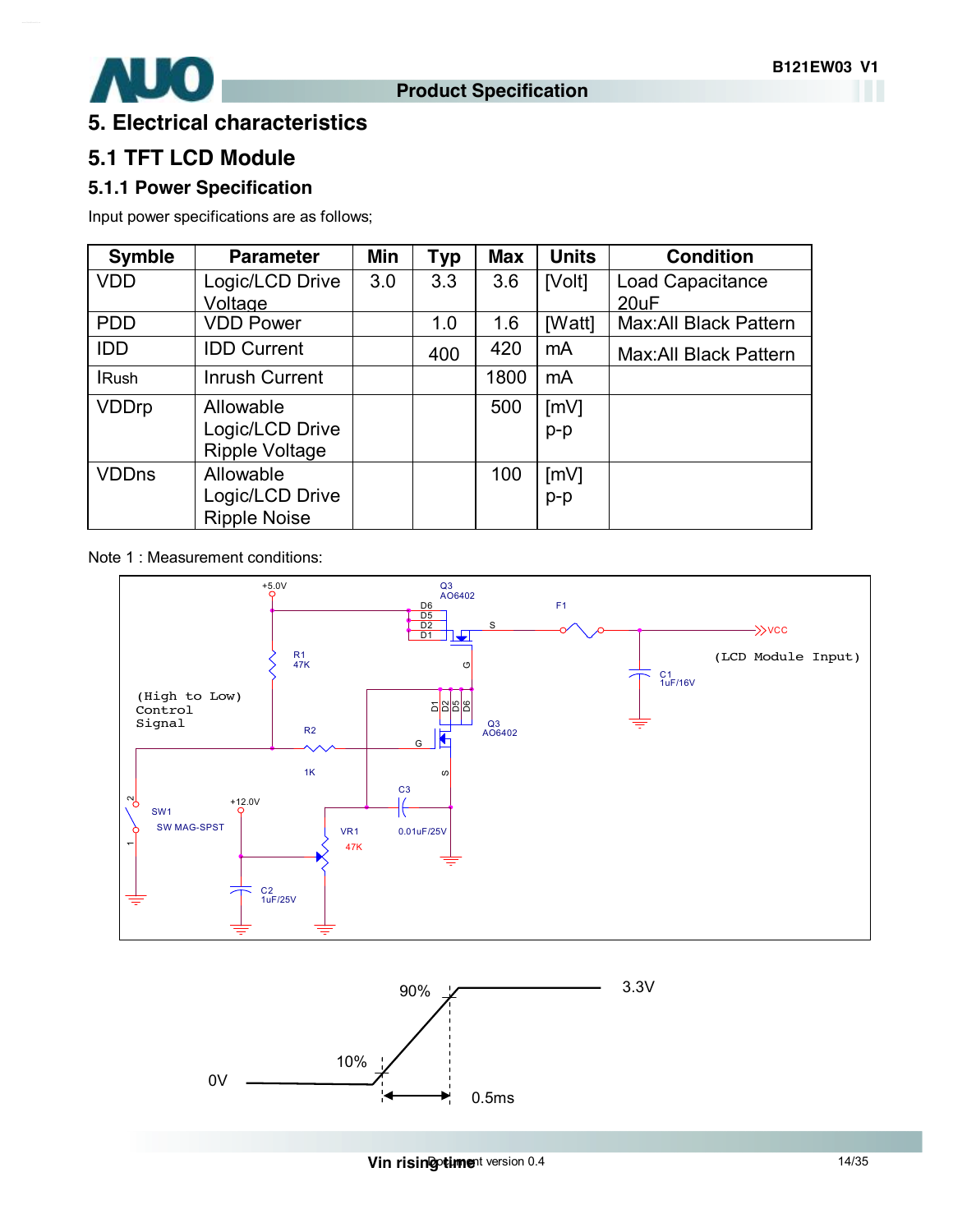

#### **5.1.2 Signal Electrical Characteristics**

Input signals shall be low or Hi-Z state when VDD is off.

It is recommended to refer the specifications of SN75LVDS86DGG(Texas Instruments) in detail.

Signal electrical characteristics are as follows;

| <b>Parameter</b> | <b>Condition</b>                                 | Min    | <b>Max</b> | <b>Unit</b>        |
|------------------|--------------------------------------------------|--------|------------|--------------------|
| Vth              | Differential Input High<br>Threshold (Vcm=+1.2V) |        | 100        | $\lceil mV \rceil$ |
| Vtl              | Differential Input Low<br>Threshold (Vcm=+1.2V)  | $-100$ |            | $\lceil mV \rceil$ |

Note: LVDS Signal Waveform

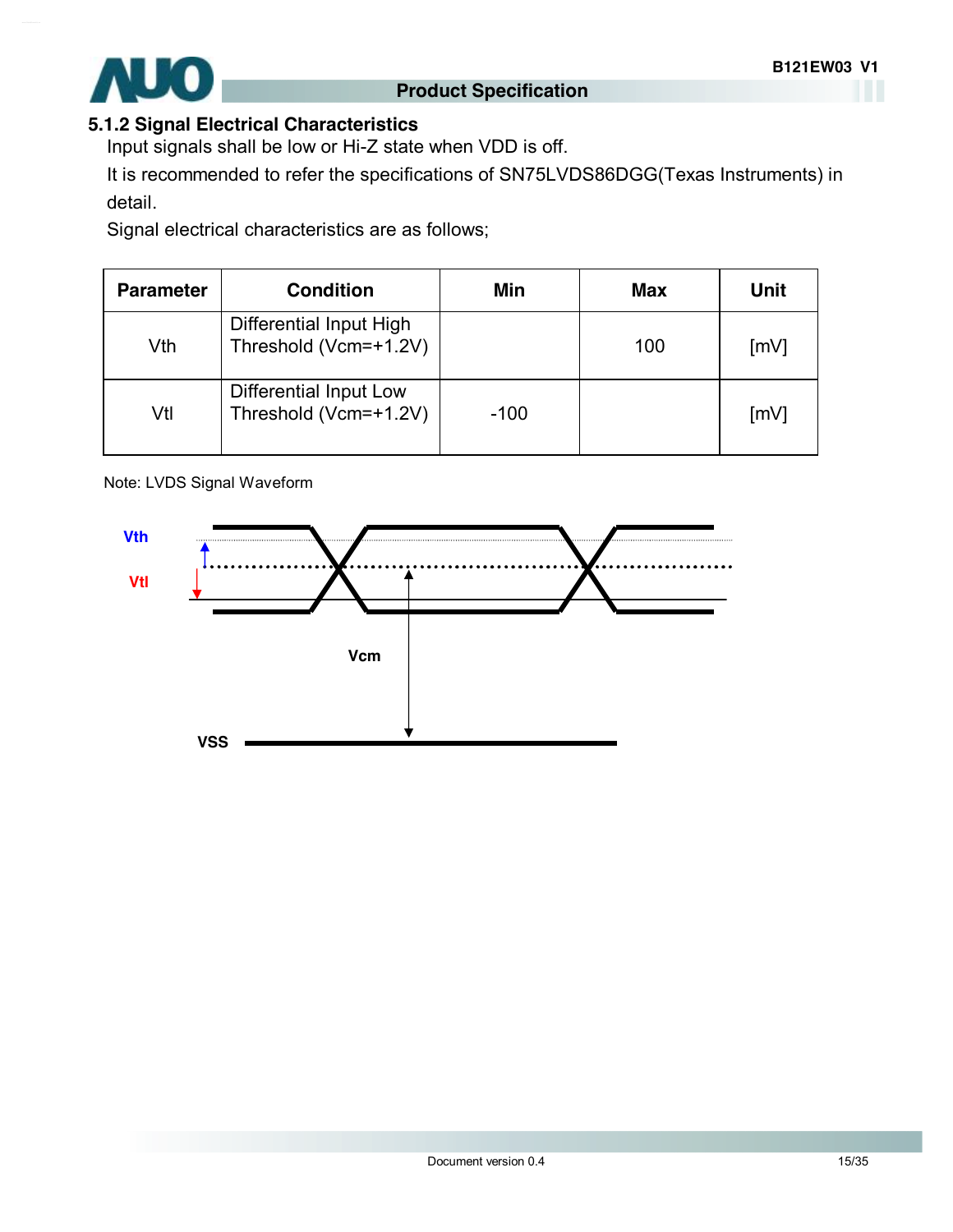

## **5.2 Backlight Unit**

Parameter guideline for CCFL Inverter

| <b>Parameter</b>                           | Min  | <b>Typ</b> | <b>Max</b> | <b>Units</b>                     | <b>Condition</b>                 |
|--------------------------------------------|------|------------|------------|----------------------------------|----------------------------------|
| <b>White Luminance</b><br>5 points average | 170  | 200        |            | $\text{\rm [cd/m}^2\text{\rm ]}$ | (Ta=25℃)                         |
| CCFL current(ICFL)                         | 5.5  | 6.0        | 6.5        | [MA]<br>rms                      | $(Ta=25^{\circ}C)$<br>Note 2     |
| <b>CCFL Frequency(FCFL)</b>                | 50   | 60         | 70         | [KHz]                            | $(Ta=25^{\circ}C)$<br>Note $3,4$ |
| <b>CCFL Ignition Voltage(Vs)</b>           | 1400 |            |            | [Volt]<br>rms                    | $(Ta=0^{\circ}C)$<br>Note 5      |
| <b>CCFL Voltage (Reference)</b><br>(VCFL)  |      | 580        |            | [Volt]<br>rms                    | $(Ta=25^{\circ}C)$<br>Note 6     |
| <b>CCFL Power consumption</b><br>(PCFL)    |      | 3.5        |            | [Watt]                           | $(Ta=25^{\circ}C)$<br>Note 6     |

Note 1: Typ are AUO recommended Design Points.

\*1 All of characteristics listed are measured under the condition using the AUO Test inverter.

\*2 In case of using an inverter other than listed, it is recommended to check the inverter carefully. Sometimes, interfering noise stripes appear on the screen, and substandard luminance or flicker at low power may happen.

\*3 In designing an inverter, it is suggested to check safety circuit very carefully. Impedance of CFL, for instance, becomes more than 1 [M ohm] when CFL is damaged.

\*4 Generally, CFL has some amount of delay time after applying kick-off voltage. It is recommended to keep on applying kick-off voltage for 1 [Sec] until discharge.

\*5 CFL discharge frequency must be carefully chosen so as not to produce interfering noise stripes on the screen.

\*6 Reducing CFL current increases CFL discharge voltage and generally increases CFL discharge frequency. So all the parameters of an inverter should be carefully designed so as not to produce too much leakage current from high-voltage output of the inverter.

Note 2: It should be employed the inverter which has "Duty Dimming", if ICFL is less than 4mA.

- Note 3: CFL discharge frequency should be carefully determined to avoid interference between inverter and TFT LCD.
- Note 4: The frequency range will not affect to lamp life and reliability characteristics.
- Note 5: CFL inverter should be able to give out a power that has a generating capacity of over
	- 1,430 voltage. Lamp units need 1,400 voltage minimum for ignition.
- Note 6: Calculator value for reference (ICFL×VCFL=PCFL)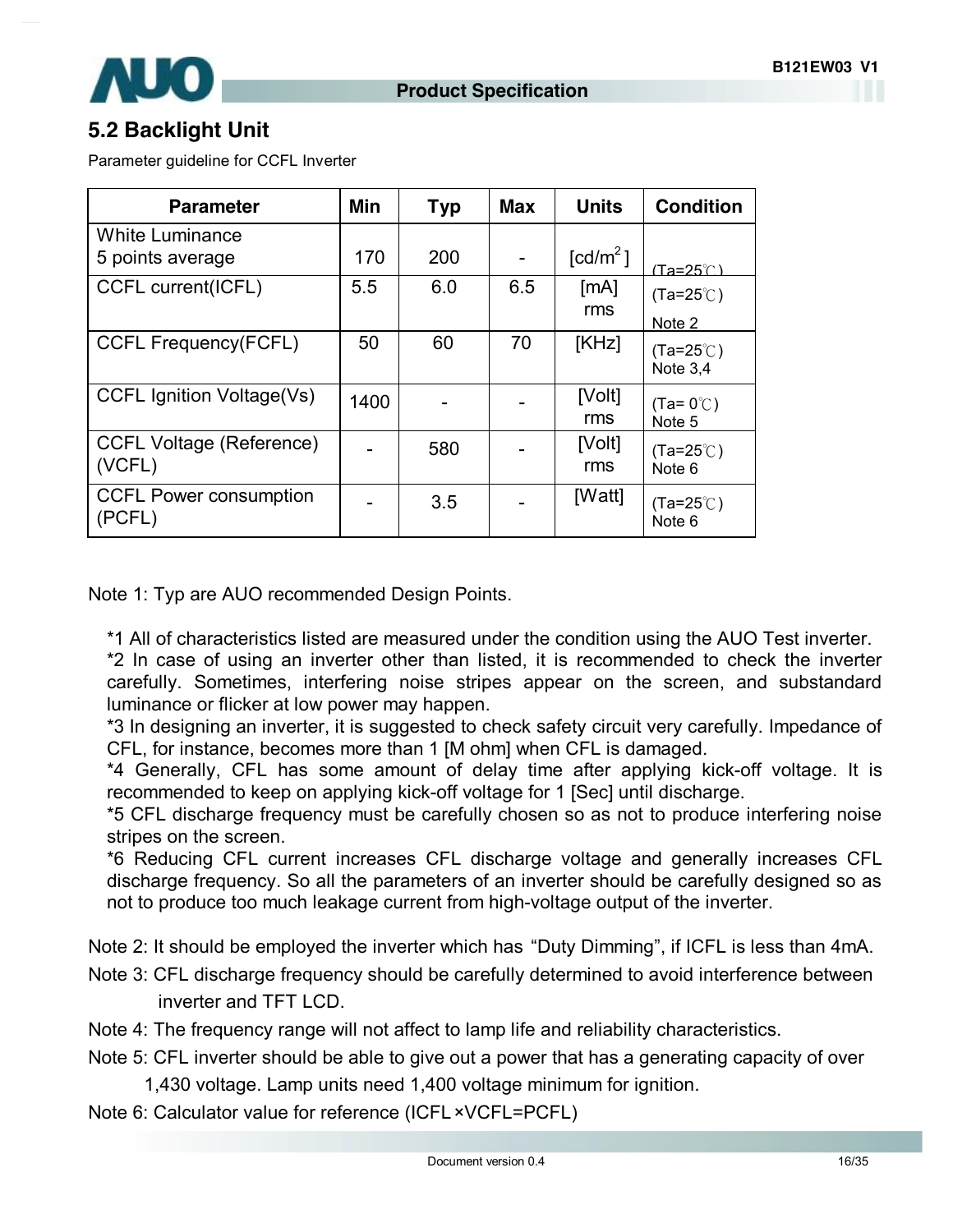

Note 7: Requirements for a system inverter design, which is intended to have a better display performance, a better power efficiency and a more reliable lamp, are following.

It shall help increase the lamp lifetime and reduce leakage current.

- a. The asymmetry rate of the inverter waveform should be less than 10%.
- b. The distortion rate of the waveform should be within  $\sqrt{2}$  ±10%.
- \* Inverter output waveform had better be more similar to ideal sine wave.



\* Asymmetry rate:  $|||_{p} - |||_{-p} ||/||_{rms}$  \* 100% \* Distortion rate  $\mathsf{I}_{\mathsf{p}}$  (or  $\mathsf{I}_{\mathsf{-p}}$ ) /  $\mathsf{I}_{\mathsf{rms}}$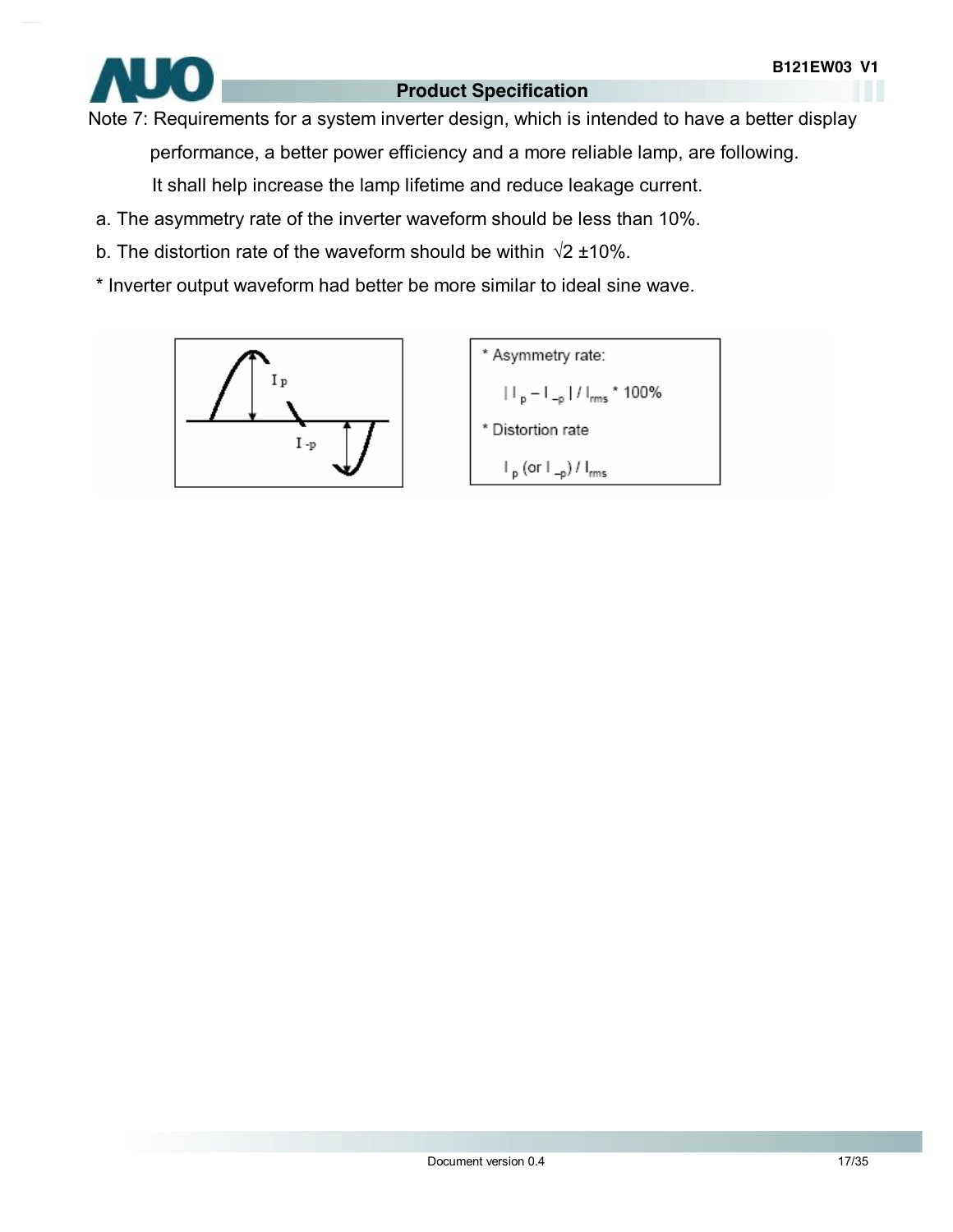

# **6. Signal Characteristic**

#### **6.1 Pixel Format Image**

Following figure shows the relationship of the input signals and LCD pixel format.

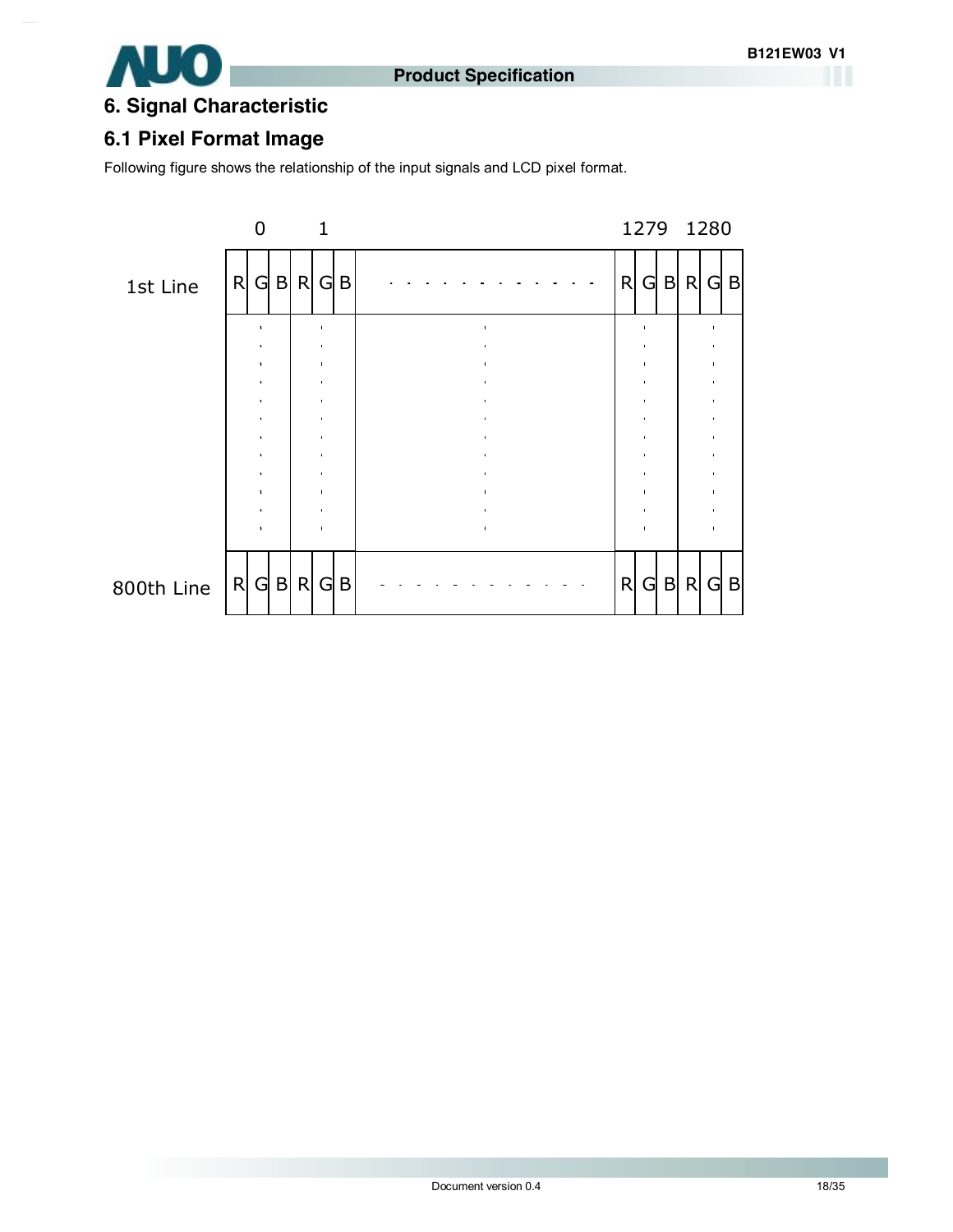# **6.2 The input data format**

**AUO** 



| <b>Signal Name</b>             | <b>Description</b>                |                                                       |
|--------------------------------|-----------------------------------|-------------------------------------------------------|
| RED <sub>5</sub>               | Red Data 5 (MSB)                  | Red-pixel Data                                        |
| RED4                           | Red Data 4                        | Each red pixel's brightness data consists of          |
| RED <sub>3</sub>               | Red Data 3                        | these 6 bits pixel data.                              |
| RED <sub>2</sub>               | Red Data 2                        |                                                       |
| RED <sub>1</sub>               | Red Data 1                        |                                                       |
| RED <sub>0</sub>               | Red Data 0 (LSB)                  |                                                       |
|                                |                                   |                                                       |
|                                | Red-pixel Data                    |                                                       |
| <b>GREEN 5</b>                 | Green Data 5 (MSB)                | Green-pixel Data                                      |
| <b>GREEN 4</b>                 | Green Data 4                      | Each green pixel's brightness data consists of        |
| <b>GREEN 3</b>                 | Green Data 3                      | these 6 bits pixel data.                              |
| <b>GREEN 2</b>                 | Green Data 2                      |                                                       |
| <b>GREEN1</b>                  | Green Data 1                      |                                                       |
| GREEN <sub>0</sub>             | Green Data 0 (LSB)                |                                                       |
|                                |                                   |                                                       |
|                                | Green-pixel Data                  |                                                       |
| <b>BLUE 5</b>                  | Blue Data 5 (MSB)                 | <b>Blue-pixel Data</b>                                |
| <b>BLUE 4</b><br><b>BLUE 3</b> | Blue Data 4<br><b>Blue Data 3</b> | Each blue pixel's brightness data consists of         |
| <b>BLUE 2</b>                  | <b>Blue Data 2</b>                | these 6 bits pixel data.                              |
| <b>BLUE 1</b>                  | Blue Data 1                       |                                                       |
| BLUE 0                         | Blue Data 0 (LSB)                 |                                                       |
|                                |                                   |                                                       |
|                                | <b>Blue-pixel Data</b>            |                                                       |
| <b>DTCLK</b>                   | Data Clock                        | The typical frequency is 68.9 MHZ The signal          |
|                                |                                   | is used to strobe the pixel data and DSPTMG           |
|                                |                                   | signals. All pixel data shall be valid at the falling |
|                                |                                   | edge when the DSPTMG signal is high.                  |
| <b>DSPTMG</b>                  | Display Timing                    | This signal is strobed at the falling edge of         |
|                                |                                   | -DTCLK. When the signal is high, the pixel data       |
|                                |                                   | shall be valid to be displayed.                       |
| <b>VSYNC</b>                   | <b>Vertical Sync</b>              | The signal is synchronized to -DTCLK.                 |
| <b>HSYNC</b>                   | <b>Horizontal Sync</b>            | The signal is synchronized to -DTCLK.                 |

Note: Output signals from any system shall be low or Hi-Z state when VDD is off.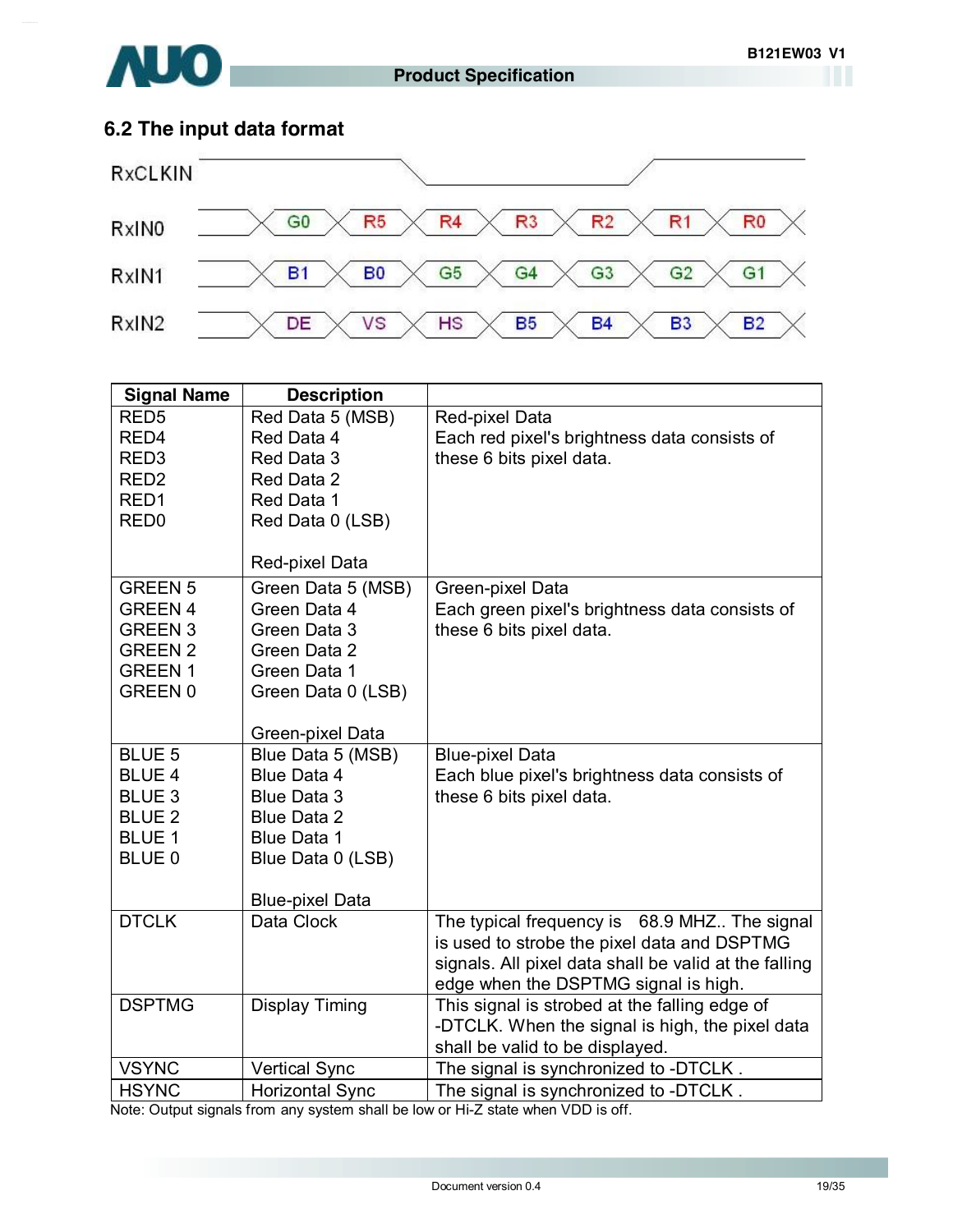

## **6.3 Signal Description**

The LVDS receiver equipped in this LCD module is compatible with SN75LVDS86 standard. LVDS is a differential signal technology for LCD interface and high speed data transfer device. Transmitter shall be SN75LVDS84 (negative edge sampling) or compatible**.** 

| <b>Signal Name</b>  | <b>Description</b>                                               |
|---------------------|------------------------------------------------------------------|
| RxINON, RxINOP      | LVDS differential data input (Red0-Red5, Green0)                 |
| RxIN1N, RxIN1P      | LVDS differential data input (Green1-Green5, Blue0-Blue1)        |
| RxIN2N, RxIN2P      | LVDS differential data input (Blue2-Blue5, Hsync, Vsync, DSPTMG) |
| RxCLKINN, RxCLKIN0P | LVDS differential clock input                                    |
| <b>VDD</b>          | +3.3V Power Supply                                               |
| <b>GND</b>          | Ground                                                           |

Note1: Start from right side

Note2: Please follow VESA.

Note3: Input signals shall be low or Hi-Z state when VDD is off. Internal circuit of LVDS inputs are as following.

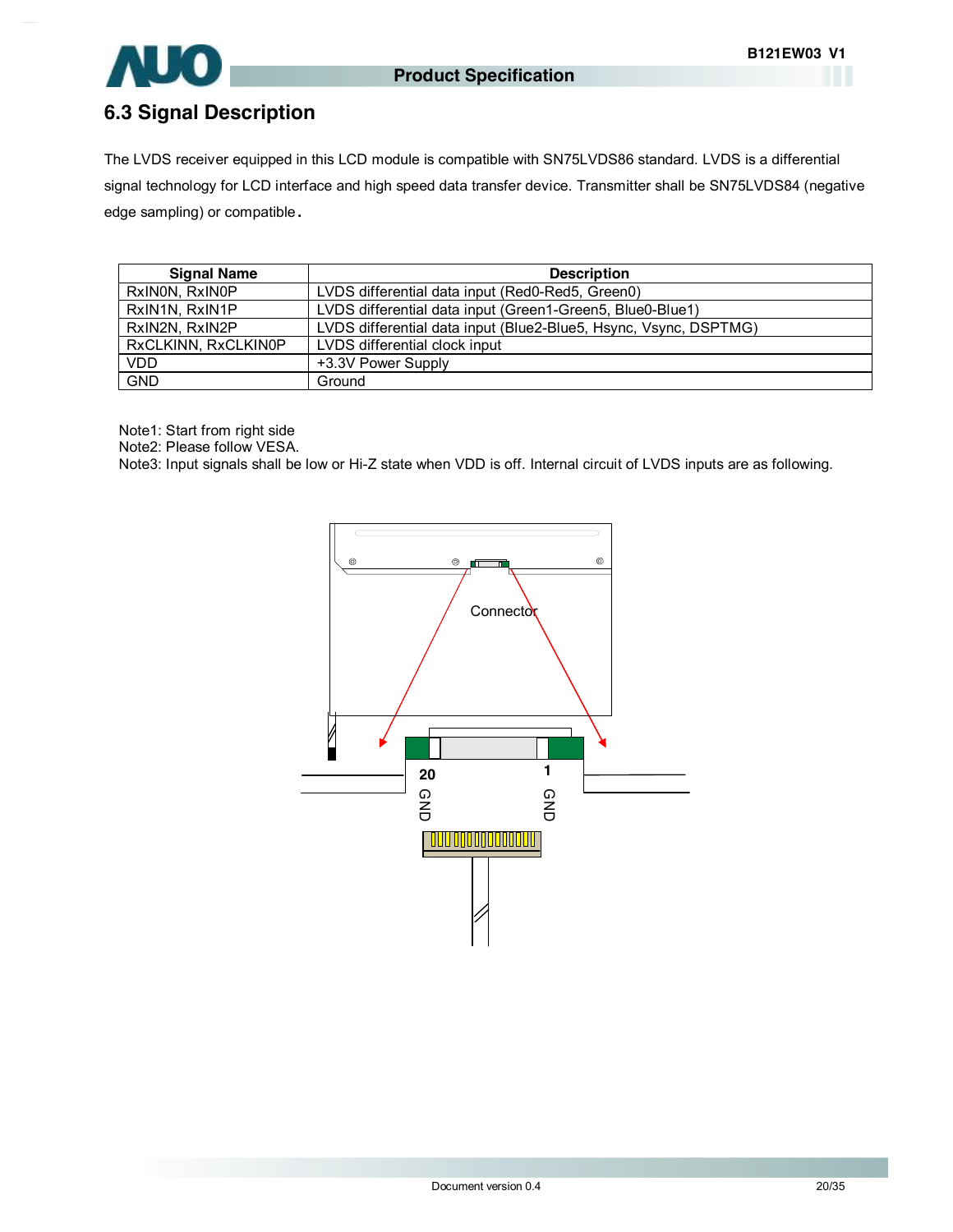

The module uses a 100ohm resistor between positive and negative data lines of each receiver input

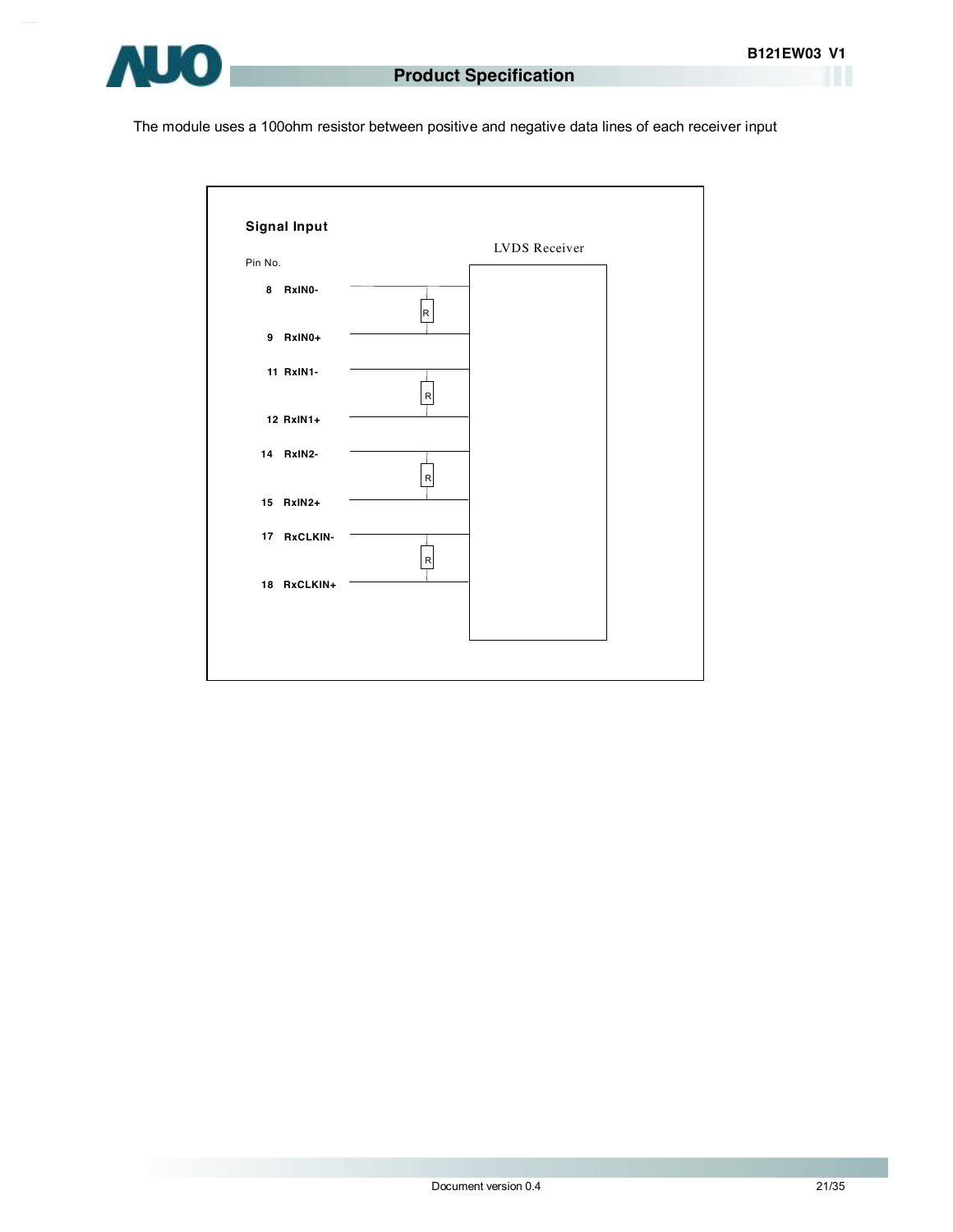

#### **6.4 Interface Timing**

#### **6.4.1 Timing Characteristics**

Basically, interface timings should match the 1280x800 /60Hz manufacturing guide line timing.

| <b>Parameter</b>          |                 | Symbol                             | Min.                     | Typ. | Max. | Unit                  |
|---------------------------|-----------------|------------------------------------|--------------------------|------|------|-----------------------|
| <b>Frame Rate</b>         |                 |                                    | 50                       | 60   |      | Hz                    |
| Clock frequency           |                 | $1/ T_{Clock}$                     | 62                       | 68.9 | 72   | MHz                   |
|                           | Period          | $\mathsf{T}_\mathsf{V}$            | 803                      | 816  | 832  |                       |
| Vertical                  | Active          | $T_{VD}$                           | 800                      | 800  | 800  | $T_{Line}$            |
| Section                   | <b>Blanking</b> | $T_{VB}$                           | 3                        | 16   | 32   |                       |
|                           | Period          | Tн                                 | 1302                     | 1408 | 1700 |                       |
| Horizontal                | Active          | ${\mathsf T}_{\underline{\sf HD}}$ | $\overline{\phantom{a}}$ | 1280 | -    | $T_{\mathsf{Clock}}$  |
| Section                   | <b>Blanking</b> | $T_{HB}$                           | 22                       | 128  | 420  |                       |
| End-frame checking period |                 | tEF                                |                          | 2    |      | $T_{\text{\rm Line}}$ |
| DE checking period        |                 | tDE                                |                          | 6400 |      | $T_{Line}$            |

**Note** : DE mode only

#### **6.4.2 Timing diagram**

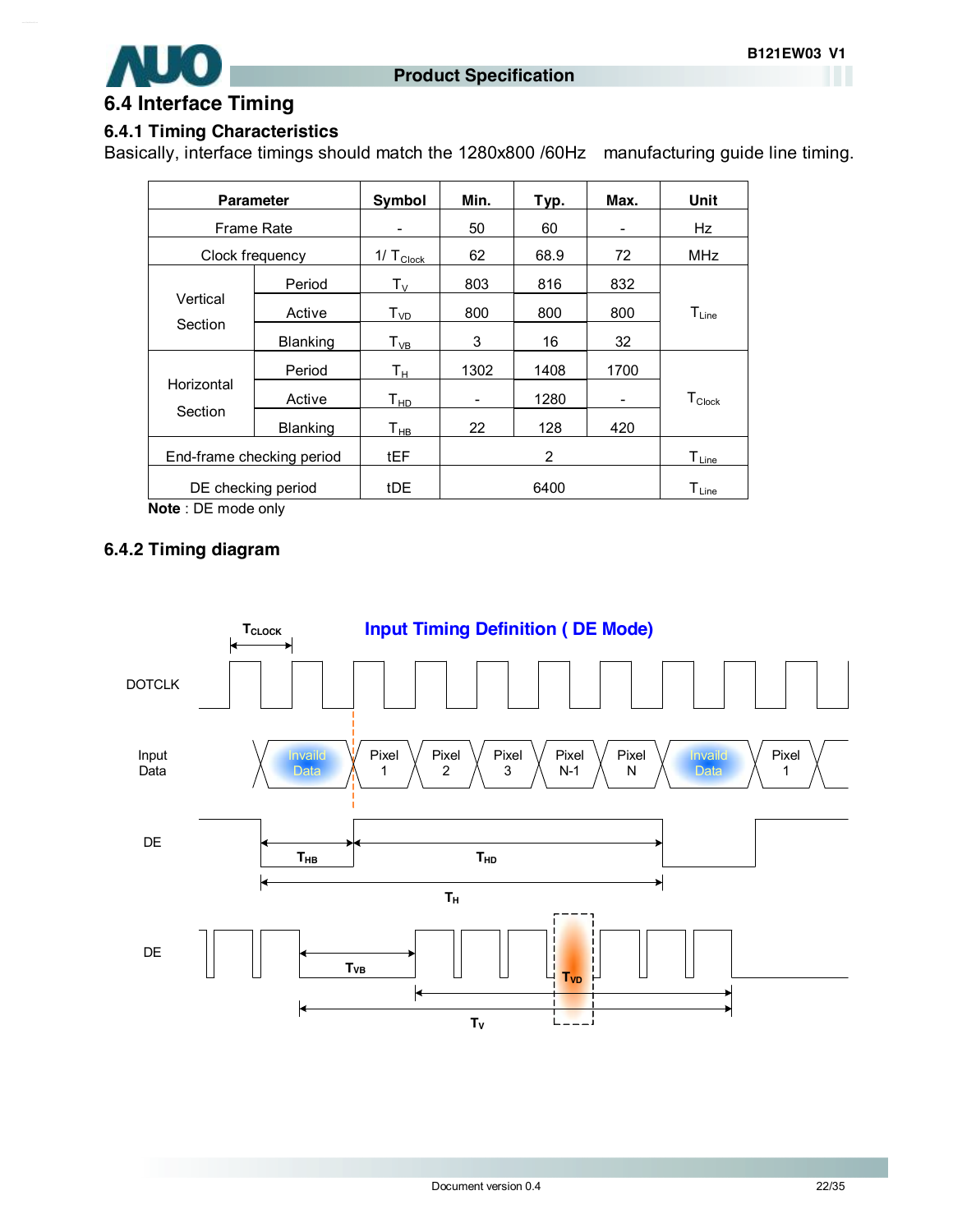

#### **6.5 Power ON/OFF Sequence**

VDD power and lamp on/off sequence is as follows. Interface signals are also shown in the chart. Signals from any system shall be Hi-Z state or low level when VDD is off.



#### **Power Sequence Timing**

|                  | Value |      |      |              |
|------------------|-------|------|------|--------------|
| <b>Parameter</b> | Min.  | Typ. | Max. | <b>Units</b> |
| T1               | 0.5   |      | 10   | (ms)         |
| T2               | 0     |      | 50   | (ms)         |
| T <sub>3</sub>   | 0     |      | 50   | (ms)         |
| T <sub>4</sub>   | 500   |      |      | (ms)         |
| T5               | 200   |      |      | (ms)         |
| T <sub>6</sub>   | 200   | -    | -    | (ms)         |
| T7               | ი     |      | 10   | (ms)         |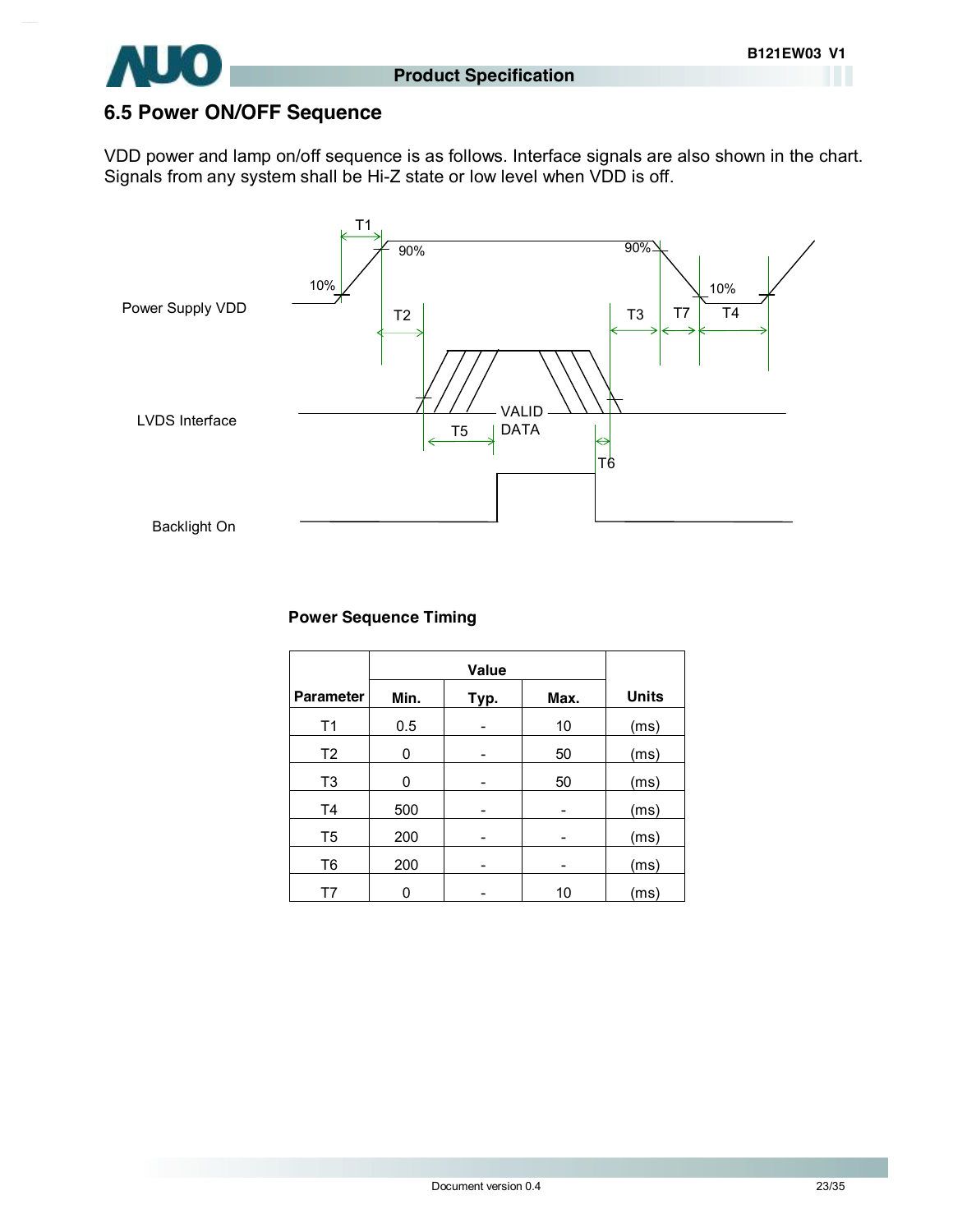

# **7. Connector & Pin Assignment**

Physical interface is described as for the connector on module.

These connectors are capable of accommodating the following signals and will be following components.

## **7.1 TFT LCD Module**

#### **(A) CONNECTOR**

| <b>Connector Name / Designation</b> | For Signal Connector       |
|-------------------------------------|----------------------------|
| Manufacturer                        | Hirose                     |
| <b>Type / Part Number</b>           | DF19L-20P-1H               |
| <b>Mating Housing/Part Number</b>   | DF19G-20S-1C or compatible |

#### **(B) Signal Pin**

| -<br>Pin# | <b>Signal Name</b> | Pin#              | <b>Signal Name</b>    |
|-----------|--------------------|-------------------|-----------------------|
|           | <b>GND</b>         | 2                 | VDD                   |
| 3         | VDD                |                   | $VDD$ <sub>EDID</sub> |
| 5         | <b>AGING</b>       | 6                 | CLK <sub>EDID</sub>   |
|           | <b>DATAEDID</b>    | 8                 | <b>RxINON</b>         |
| 9         | <b>RxINOP</b>      | 10                | <b>GND</b>            |
| 11        | RxIN1N             | $12 \overline{ }$ | RxIN1P                |
| 13        | <b>GND</b>         | 14                | RxIN <sub>2N</sub>    |
| 15        | RxIN2P             | 16                | <b>GND</b>            |
| 17        | <b>RxCLKINN</b>    | 18                | <b>RxCLKINP</b>       |
| 19        | GND                | 20                | <b>GND</b>            |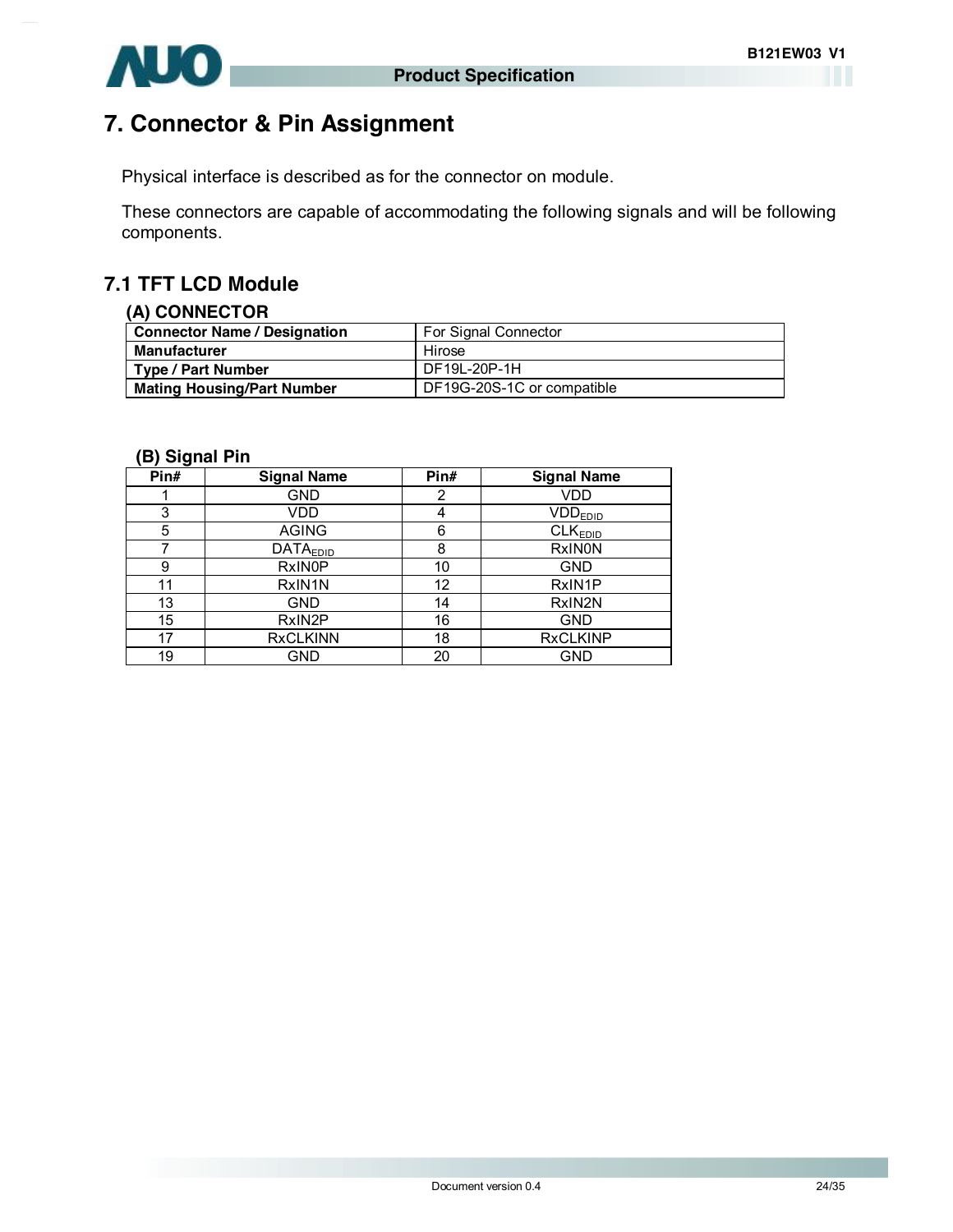

#### **7.2 Backlight Unit**

Physical interface is described as for the connector on module.

These connectors are capable of accommodating the following signals and will be following components.

| <b>Connector Name / Designation</b> | <b>For Lamp Connector</b> |
|-------------------------------------|---------------------------|
| Manufacturer                        | JST                       |
| Type / Part Number                  | <b>BHSR-02VS-1</b>        |
| Mating Type / Part Number           | SM02B-BHSS-1-TB           |

## **7.3 Signal for Lamp connector**

| Pin # | Cable color | <b>Signal Name</b> |
|-------|-------------|--------------------|
|       | Red         | Lamp High Voltage  |
| ົ     | White       | Lamp Low Voltage   |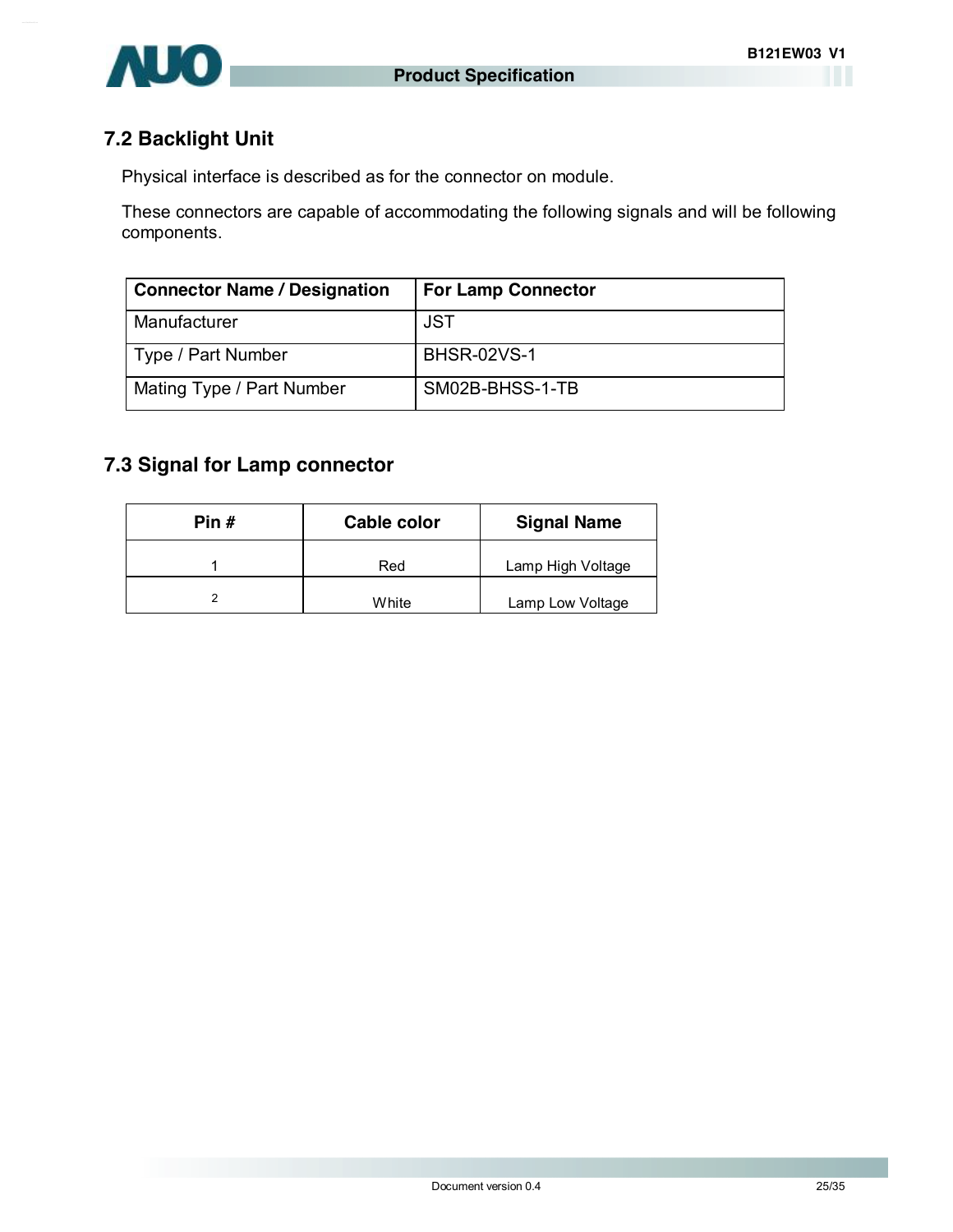

## **8. Vibration and Shock Test**

#### **8.1 Vibration Test**

#### **Test Spec:**

| Test method:  | Non-Operation                  |
|---------------|--------------------------------|
| Acceleration: | 1.5G                           |
| Frequency:    | 26 - 500Hz Random              |
| Sweep:        | 30 Minutes each Axis (X, Y, Z) |

## **8.2 Shock Test Spec:**

#### **Test Spec:**

| Test method:  | Non-Operation                  |
|---------------|--------------------------------|
| Acceleration: | 180 G, Half sine wave          |
| Active time:  | 2 ms                           |
| Pulse:        | X, Y, Z one time for each side |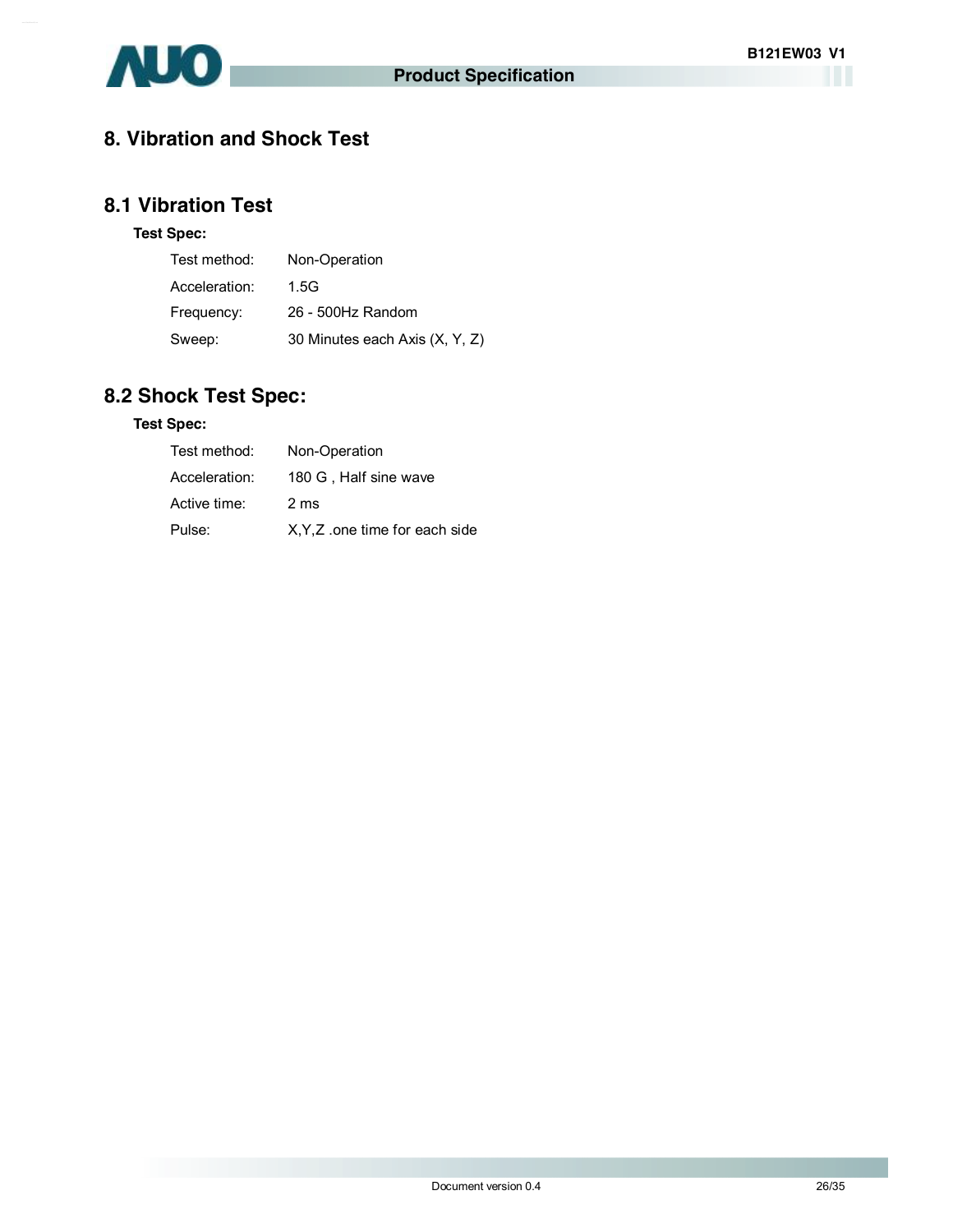

## **9. Reliability**

| <b>Items</b>                             | <b>Required Condition</b>                                                                                    | <b>Note</b> |
|------------------------------------------|--------------------------------------------------------------------------------------------------------------|-------------|
| Temperature<br><b>Humidity Bias</b>      | 40℃/95%,250Hr                                                                                                |             |
| <b>High Temperature</b><br>Operation     | 50℃/Dry,250Hr                                                                                                |             |
| Low Temperature<br>Operation             | $0^{\circ}$ C, 250Hr                                                                                         |             |
| On/Off Test                              | ON/30 sec. OFF/30sec., 30,000 cycles.                                                                        |             |
| Hot Storage                              | 65℃/20% RH ,250 hours                                                                                        |             |
| Cold Storage                             | -40℃/50% RH ,250 hours                                                                                       |             |
| <b>Thermal Shock Test</b>                | -40℃/20 min ,65℃/20 min 300cycles                                                                            |             |
| <b>Hot Start Test</b>                    | 50°C/1 Hr min. power on/off per 5 minutes, 5 times                                                           |             |
| <b>Cold Start Test</b>                   | $0^{\circ}$ C/1 Hr min.<br>power on/off per 5 minutes, 5 times                                               |             |
| <b>Shock Test</b><br>(Non-Operating)     | 180G, 2ms, Half-sine wave                                                                                    |             |
| <b>Vibration Test</b><br>(Non-Operating) | Random vibration, 1.5 G zero-to-peak, 26 to 500 Hz,<br>30 mins in each of three mutually perpendicular axes. |             |
| <b>ESD</b>                               | Contact: ±8KV/ operation<br>Air :<br>±15KV / operation                                                       | Note 1      |
| Room temperature<br><b>Test</b>          | $25^{\circ}$ C, 2000 hours, Operating with loop pattern                                                      |             |

Note1: According to EN61000-4-2 , ESD class B: Some performance degradation allowed. No data lost

. Self-recoverable. No hardware failures.

Note2: CCFL Life time: 10,000 hours minimum under normal module usage.

Note3: MTBF (Excluding the CCFL): 30,000 hours with a confidence level 90%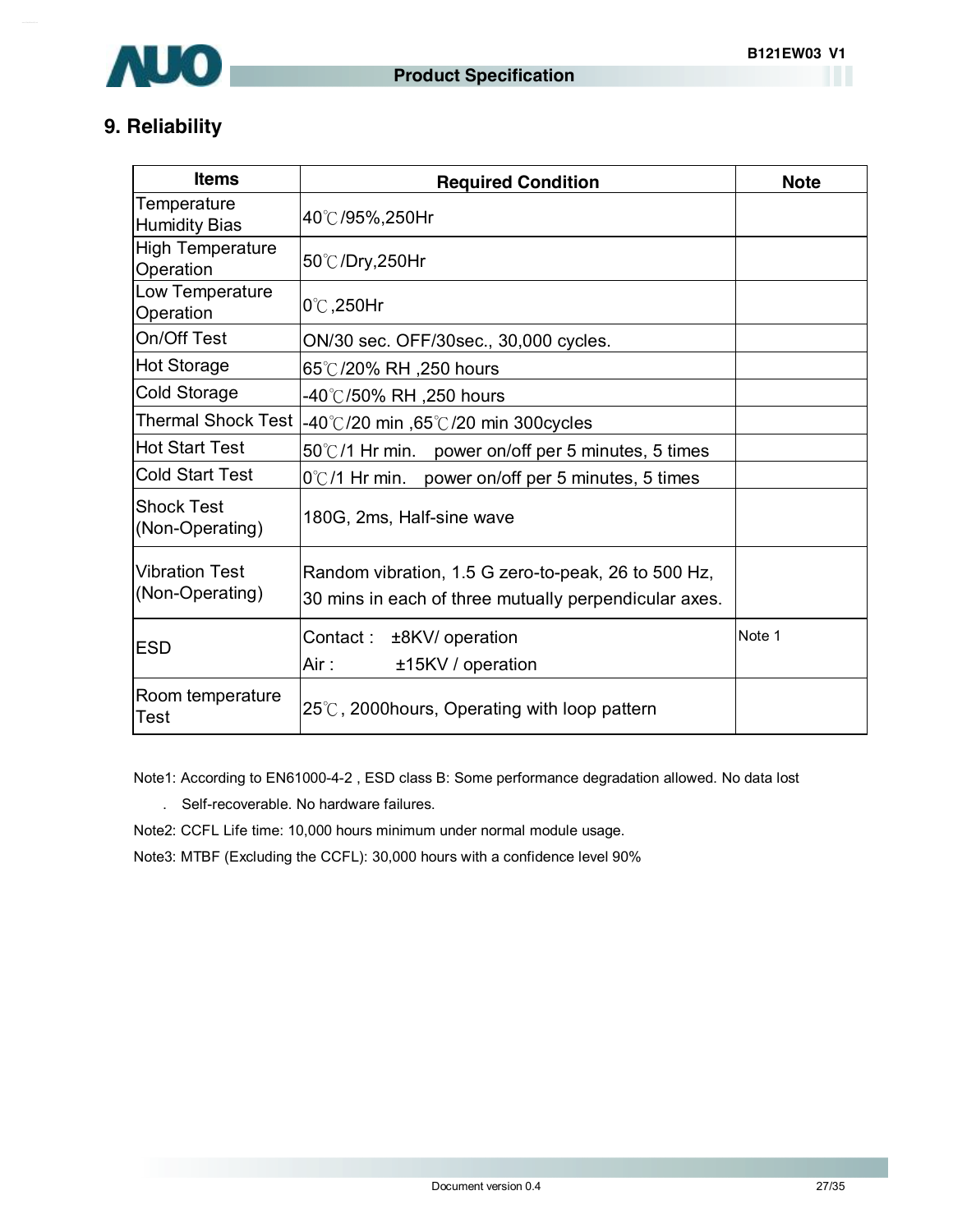#### **10. Mechanical Characteristics**

## **10.1 LCM Outline Dimension**

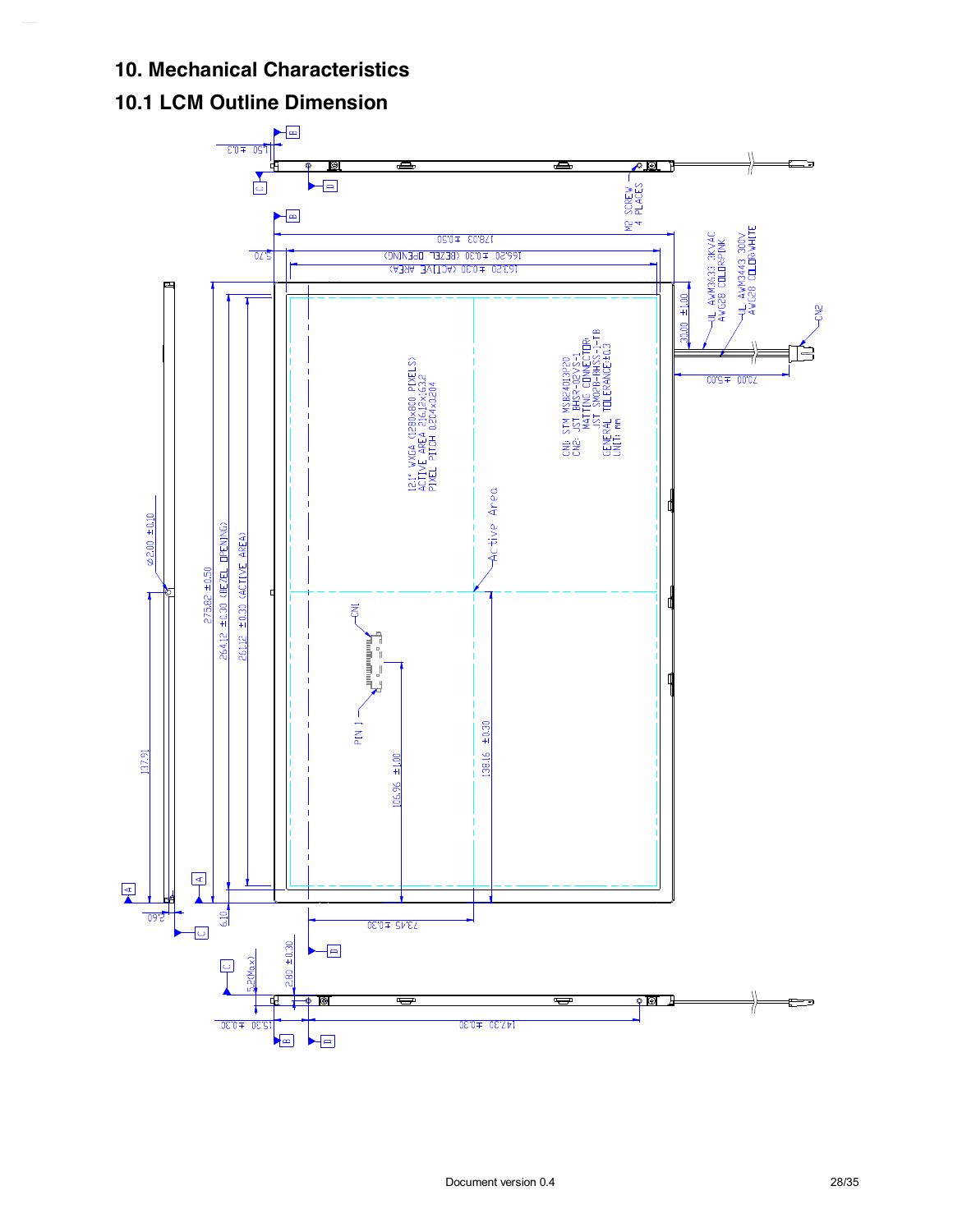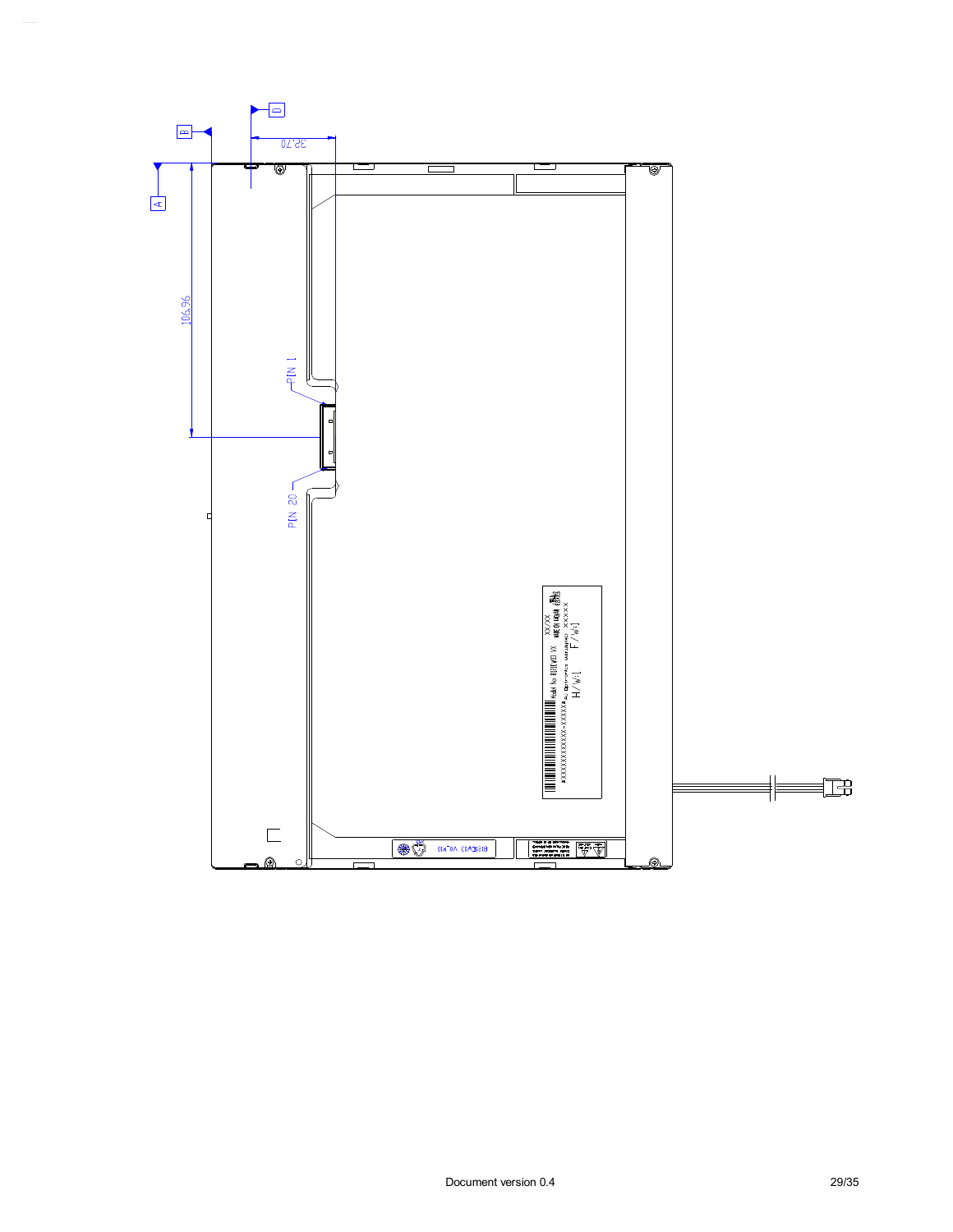### **10.2 Screw Hole Depth and Center Position**

Screw hole minimum depth, from side surface =2.85 mm (See drawing)

Screw hole center location, from front surface =  $328 \pm 0.2$ mm (See drawing) Screw Torque: Maximum 2.2 kgf-cm

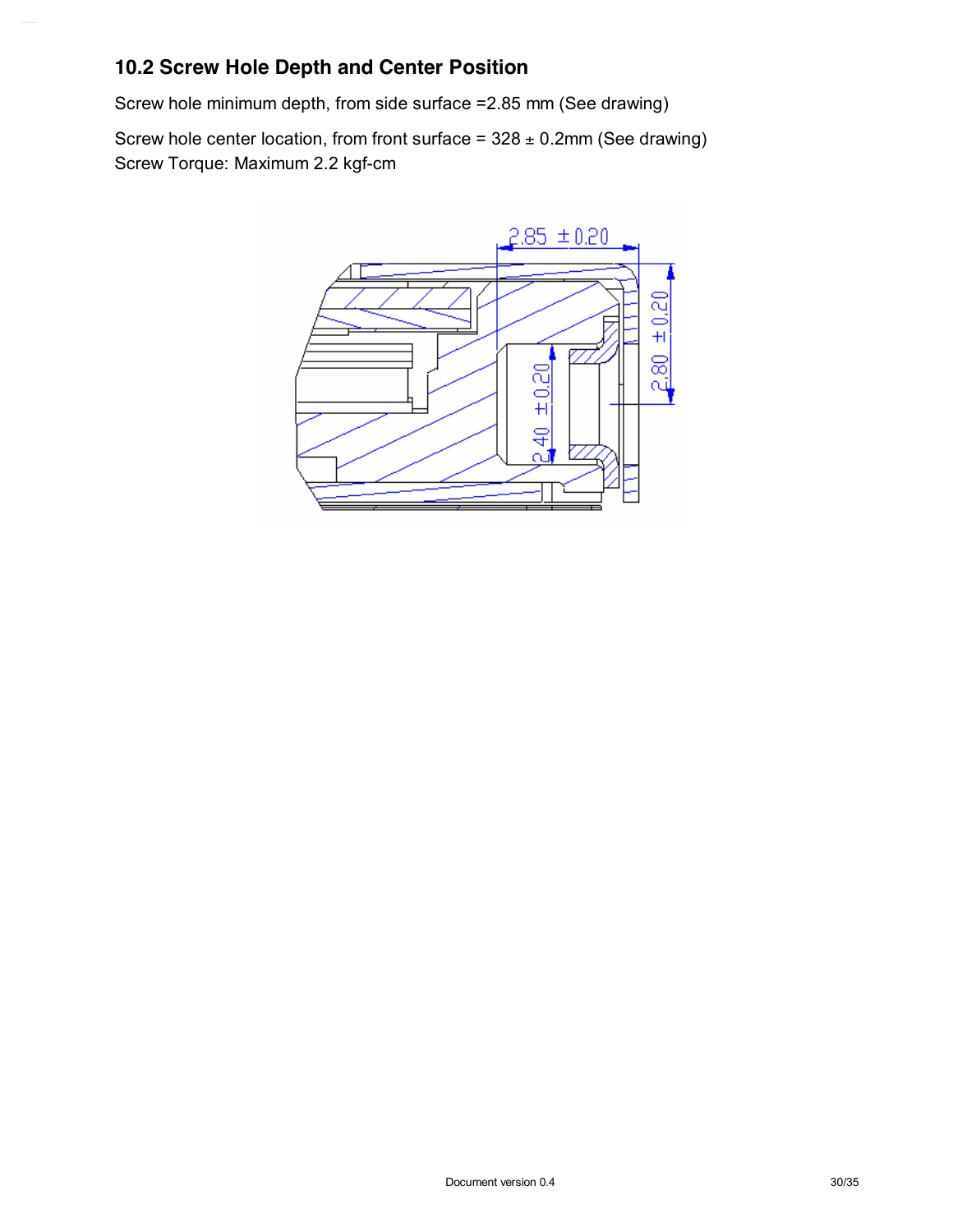# **11. Shipping and Package**

## **11.1 Shipping Label Format**



**Note 1:** 

| <b>IC Combination</b>                 | <b>Control Code</b> | H/W |
|---------------------------------------|---------------------|-----|
| Source IC: Novaek<br>Gate IC: Novatek | 0AXXX               | 0А  |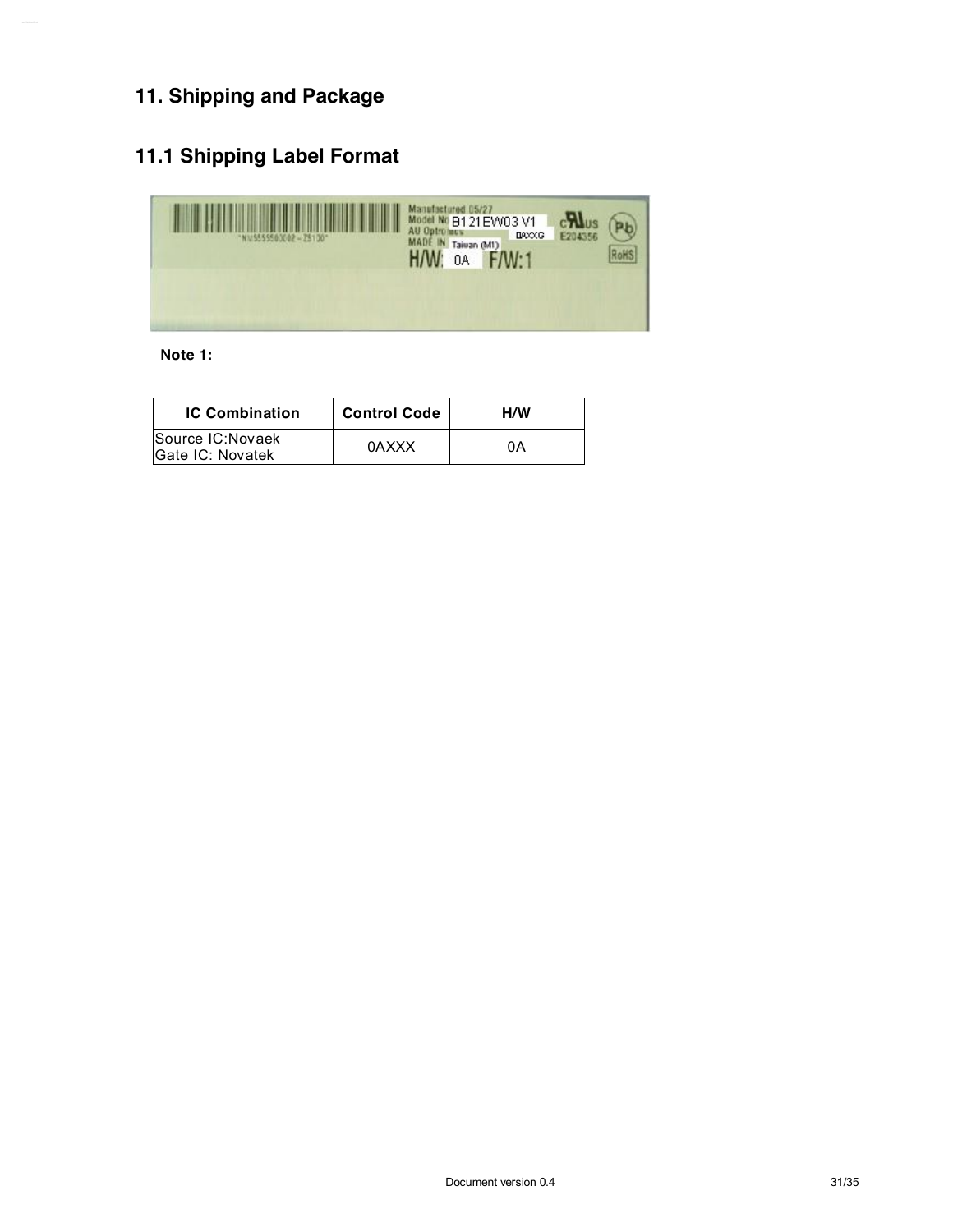## **11.2. Carton package**

The outside dimension of carton is 486 (L)mm x 286 (W)mm x 360 (H)mm



# **11.3 Shipping package of palletizing sequence**



Note : Limit of box palletizing = Max 3 layers(ship and stock conditions)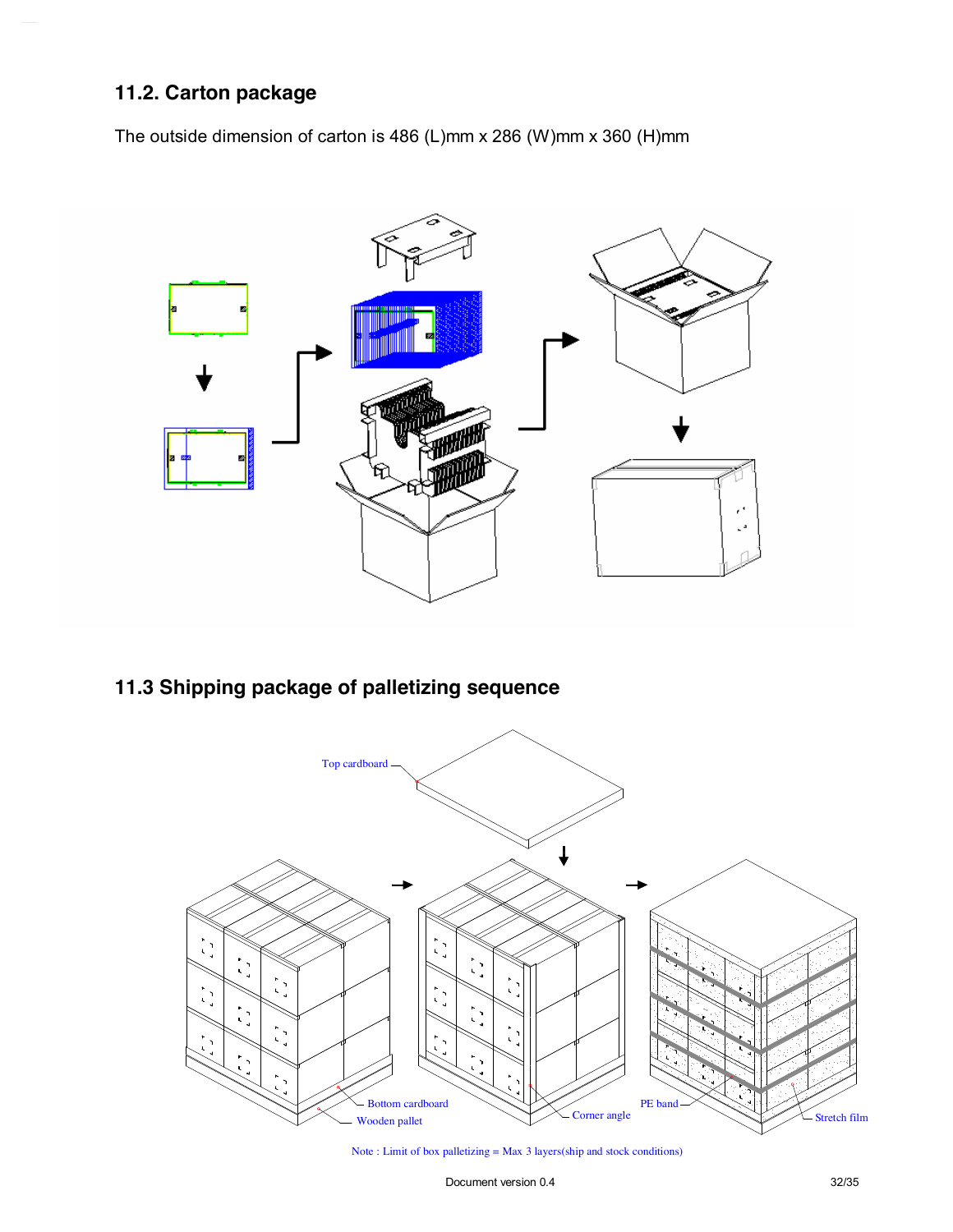# **12. Appendix: EDID description**

| <b>Address</b> | <b>FUNCTION</b>                                       | <b>Value</b> | Value      |
|----------------|-------------------------------------------------------|--------------|------------|
| <b>HEX</b>     |                                                       | <b>HEX</b>   | <b>BIN</b> |
| 00             | Header                                                | 00           | 00000000   |
| 01             |                                                       | FF           | 11111111   |
| 02             |                                                       | FF           | 11111111   |
| 03             |                                                       | FF           | 11111111   |
| 04             |                                                       | FF           | 11111111   |
| 05             |                                                       | FF           | 11111111   |
| 06             |                                                       | FF           | 11111111   |
| 07             |                                                       | 00           | 00000000   |
| 08             | EISA Manuf. Code LSB                                  | 06           | 00000110   |
| 09             | <b>Compressed ASCII</b>                               | AF           | 10101111   |
| 0A             | <b>Product Code</b>                                   | 14           | 00010100   |
| 0B             | hex, LSB first                                        | 31           | 00110001   |
| 0C             | 32-bit ser #                                          | 00           | 00000000   |
| 0D             |                                                       | 00           | 00000000   |
| 0E             |                                                       | 00           | 00000000   |
| 0F             |                                                       | 00           | 00000000   |
| 10             | Week of manufacture                                   | 01           | 00000001   |
| 11             | Year of manufacture                                   | 10           | 00010000   |
| 12             | EDID Structure Ver.                                   | 01           | 00000001   |
| 13             | EDID revision #                                       | 03           | 00000011   |
| 14             | Video input def.<br>(digital I/P, non-TMDS, CRGB)     | 80           | 10000000   |
| 15             | Max H image size<br>(rounded to cm)                   | 1A           | 00011010   |
| 16             | Max V image size<br>(rounded to cm)                   | 10           | 00010000   |
| 17             | Display Gamma<br>(=(gamma*100)-100)                   | 78           | 01111000   |
| 18             | Feature support (no DPMS, Active OFF, RGB, tmg Blk#1) | 0A           | 00001010   |
| 19             | Red/green low bits (Lower 2:2:2:2 bits)               | 87           | 10000111   |
| <b>1A</b>      | Blue/white low bits (Lower 2:2:2:2 bits)              | FE           | 11111110   |
| 1B             | Red x (Upper 8 bits)                                  | 94           | 10010100   |
| 1 <sup>C</sup> | Red y/ highER 8 bits                                  | 57           | 01010111   |
| 1D             | Green x                                               | 4F           | 01001111   |
| 1E             | Green y                                               | 8C           | 10001100   |
| 1F             | Blue x                                                | 27           | 00100111   |
| 20             | Blue y                                                | 27           | 00100111   |
| 21             | White x                                               | 50           | 01010000   |
| 22             | White y                                               | 54           | 01010100   |
| 23             | Established timing 1                                  | 00           | 00000000   |
| 24             | Established timing 2                                  | 00           | 00000000   |
| 25             | Established timing 3                                  | 00           | 00000000   |
| 26             | Standard timing #1                                    | 01           | 00000001   |
| 27             |                                                       | 01           | 00000001   |
| 28             | Standard timing #2                                    | 01           | 00000001   |
| 29             |                                                       | 01           | 00000001   |
| 2A             | Standard timing #3                                    | 01           | 00000001   |
| 2B             |                                                       | 01           | 00000001   |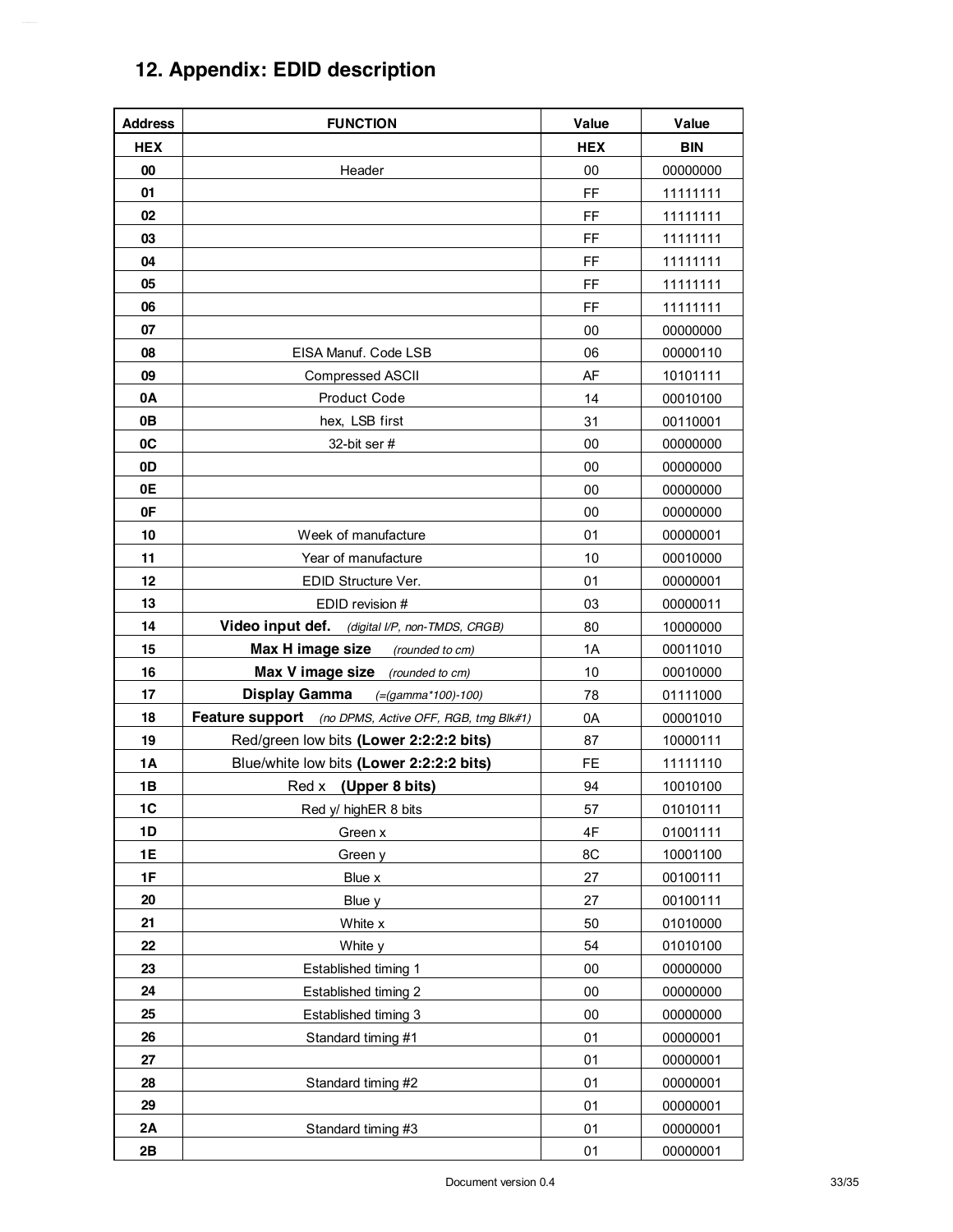| 2C        | Standard timing #4                                   | 01             | 00000001 |
|-----------|------------------------------------------------------|----------------|----------|
| 2D        |                                                      | 01             | 00000001 |
| 2E        | Standard timing #5                                   | 01             | 00000001 |
| 2F        |                                                      | 01             | 00000001 |
| 30        | Standard timing #6                                   | 01             | 00000001 |
| 31        |                                                      | 01             | 00000001 |
| 32        | Standard timing #7                                   | 01             | 00000001 |
| 33        |                                                      | 01             | 00000001 |
| 34        | Standard timing #8                                   | 01             | 00000001 |
| 35        |                                                      | 01             | 00000001 |
| 36        | <b>LSB</b><br>Pixel Clock/10000                      | EA             | 11101010 |
| 37        | Pixel Clock/10000<br><b>USB</b>                      | 1A             | 00011010 |
| 38        | Horz active Lower 8bits                              | 00             | 00000000 |
| 39        | Horz blanking Lower 8bits                            | 80             | 10000000 |
| 3A        | HorzAct:HorzBlnk<br>Upper 4:4 bits                   | 50             | 01010000 |
| 3B        | Vertical Active Lower 8bits                          | 20             | 00100000 |
| 3C        | <b>Vertical Blanking</b><br><b>Lower 8bits</b>       | 10             | 00010000 |
| 3D        | Vert Act: Vertical Blanking<br>(upper $4:4$ bit)     | 30             | 00110000 |
| 3E        | HorzSync. Offset                                     | 15             | 00010101 |
| 3F        | HorzSync.Width                                       | 20             | 00100000 |
| 40        | VertSync.Offset: VertSync.Width                      | 44             | 01000100 |
| 41        | Horz‖ Sync Offset/Width Upper 2bits                  | 00             | 00000000 |
| 42        | Horizontal Image Size Lower 8bits                    | 05             | 00000101 |
| 43        | Vertical Image Size Lower 8bits                      | A <sub>3</sub> | 10100011 |
| 44        | Horizontal & Vertical Image Size (upper 4:4 bits)    | 10             | 00010000 |
| 45        | Horizontal Border (zero for internal LCD)            | 00             | 00000000 |
| 46        | <b>Vertical Border</b><br>(zero for internal LCD)    | 00             | 00000000 |
| 47        | Signal (non-intr, norm, no stero, sep sync, neg pol) | 18             | 00011000 |
| 48        | Detailed timing/monitor                              | 00             | 00000000 |
| 49        | descriptor #2                                        | 00             | 00000000 |
| 4Α        |                                                      | ${\bf 00}$     | 00000000 |
| 4B        |                                                      | 0F             | 00001111 |
| 4C        |                                                      | 00             | 00000000 |
| 4D        |                                                      | 00             | 00000000 |
| 4E        |                                                      | 00             | 00000000 |
| 4F        |                                                      | 00             | 00000000 |
| 50        |                                                      | 00             | 00000000 |
| 51        |                                                      | 00             | 00000000 |
| 52        |                                                      | 00             | 00000000 |
| 53        |                                                      | 00             | 00000000 |
| 54        |                                                      | 00             | 00000000 |
| 55        |                                                      | 00             | 00000000 |
| 56        |                                                      | 00             | 00000000 |
| 57        |                                                      | 00             | 00000000 |
| 58        |                                                      | 00             | 00000000 |
| 59        |                                                      | 20             | 00100000 |
| <b>5A</b> | Detailed timing/monitor                              | 00             | 00000000 |
| 5B        | descriptor #3                                        | 00             | 00000000 |
| 5C        |                                                      | 00             | 00000000 |